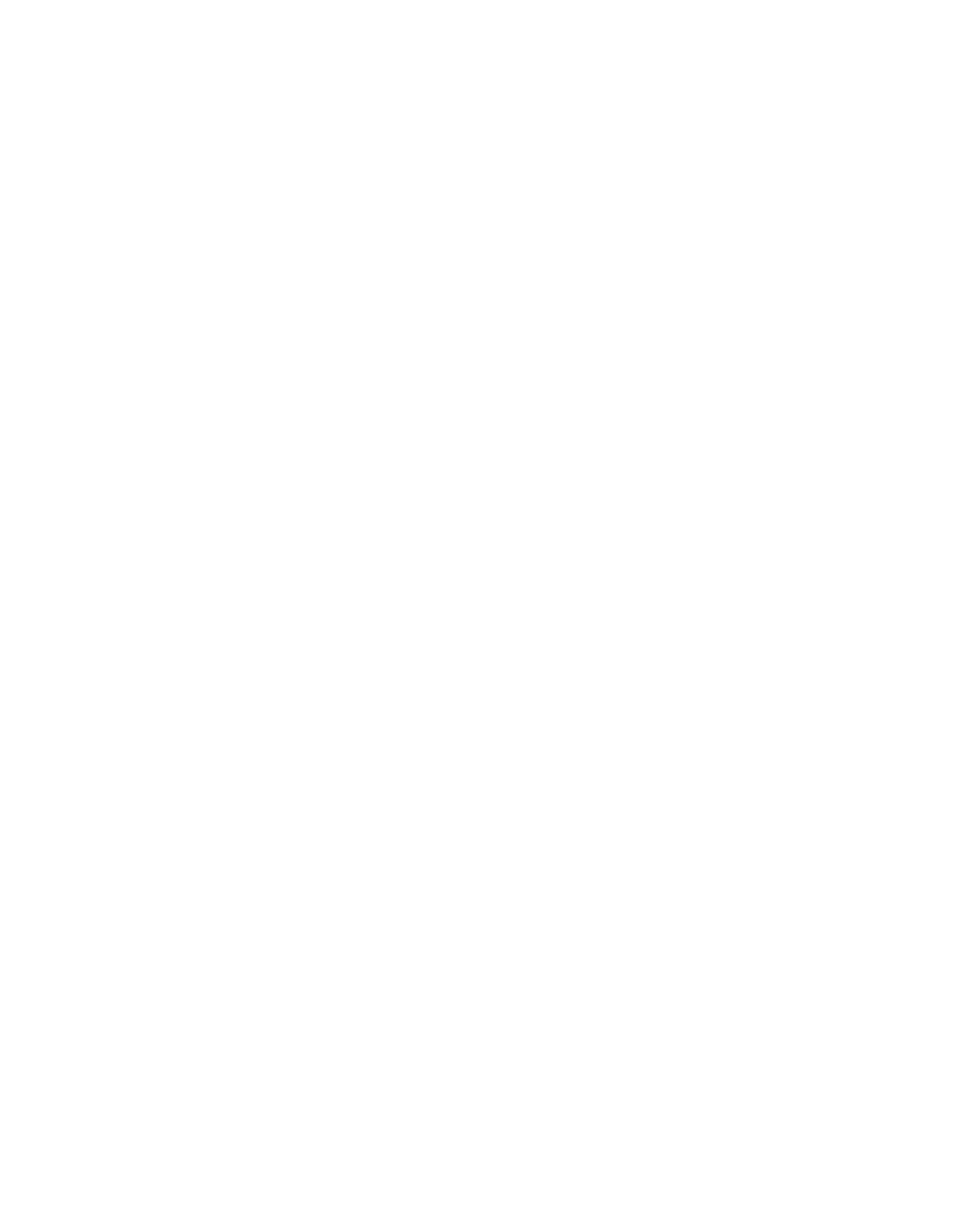

 $H\prod_{\ell\in\mathcal{L}}\prod_{\ell\in\mathcal{L}}\prod_{\ell\in\mathcal{L}}\prod_{\ell\in\mathcal{L}}$  2955S Sidehill Leveling System

# **TABLE OF CONTENTS**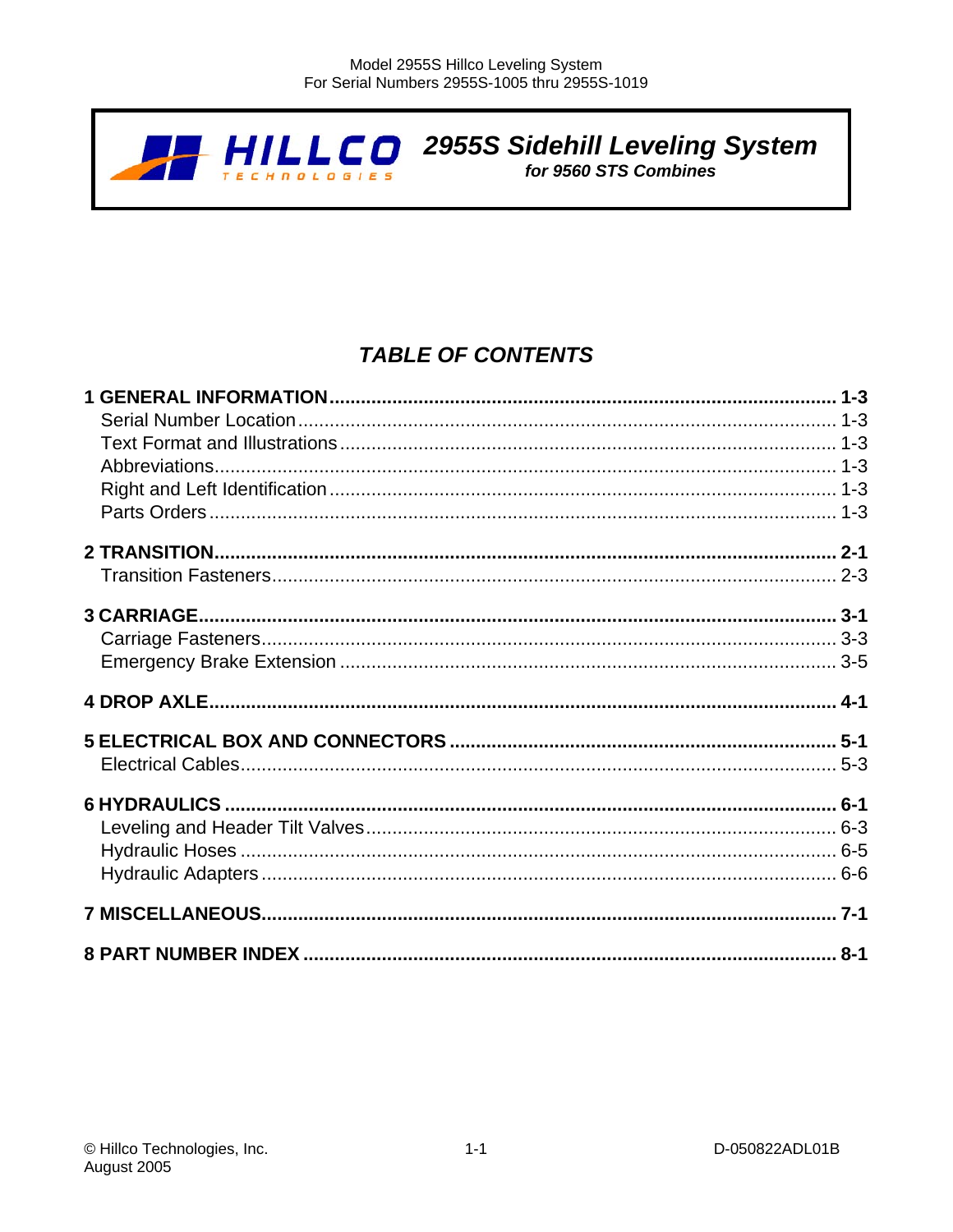Hillco Technologies, Inc. 107 1<sup>st</sup> Avenue Nezperce Id. 83543

www.hillcotechnologies.com

© Hillco Technologies, Inc. 1-2 D-050822ADL01B August 2005

Fax 208.937.2280<br>Phone 208.937.2461 Phone 208.937.2461<br>Toll Free 800.937.2461 800.937.2461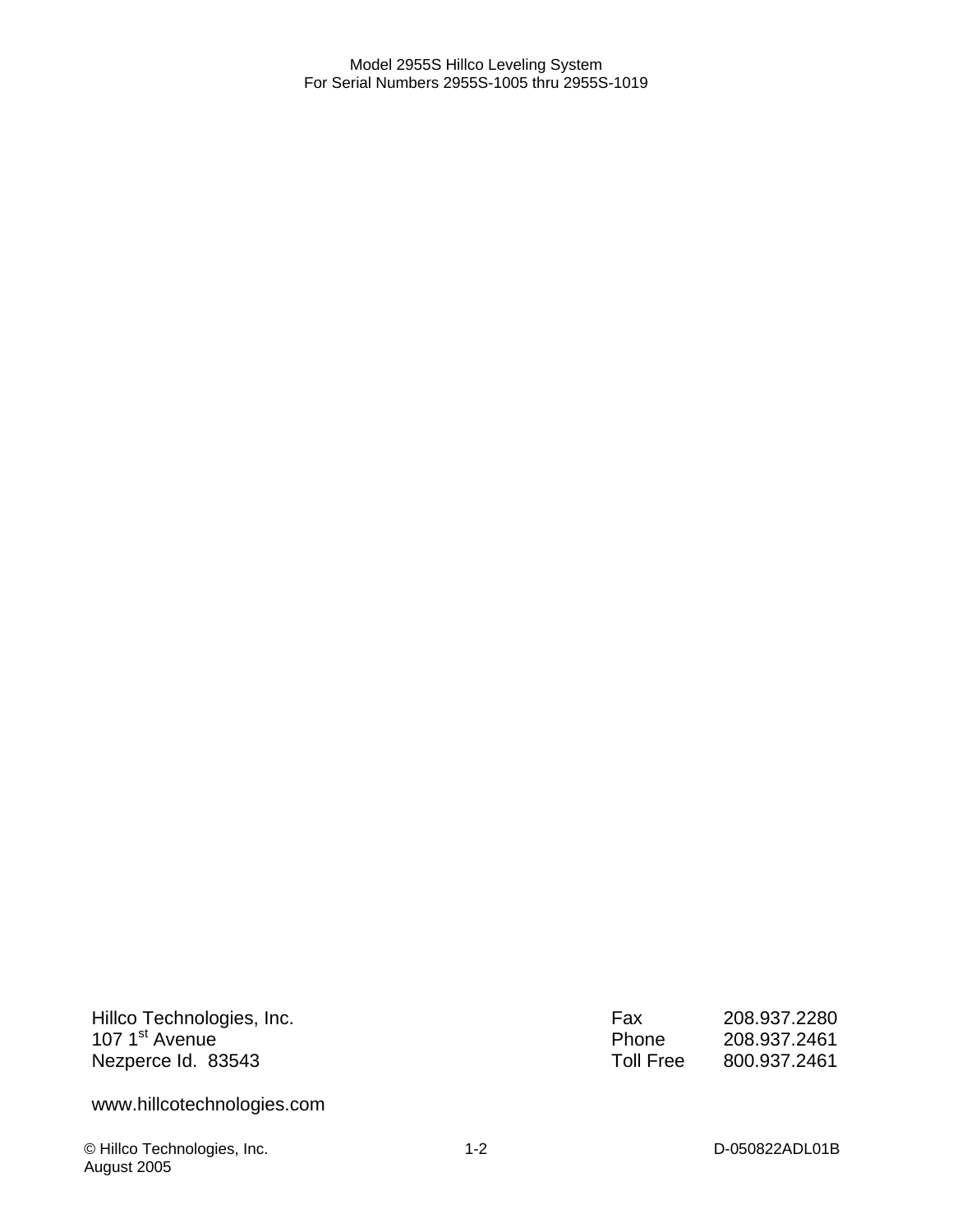### <span id="page-4-0"></span>*SERIAL NUMBER LOCATION*



### *TEXT FORMAT AND ILLUSTRATIONS*

The arrangement of this parts catalog is for easy identification of parts. All parts are illustrated in exploded views in proper relation to each other. Some diagrams refer to other pages for further information. Reference numbers used in the illustrations refer to line numbers in the part lists. The part lists appear to the right of all diagrams and correspond with those diagrams. Included in the part lists, along with the reference numbers are part numbers, part descriptions and the quantity of the part required per leveling system.

### *ABBREVIATIONS*

- **SN** "Serial Number" The four digits shown in the SN column refer to the last four digits in the Hillco serial number. Each Model 2955S system uses the following format: 2955S-XXXX (sequential numbers).
- **ASM** "Assembly" refers to a whole groping of parts (usually shown in the diagram corresponding with the page "ASM" is shown).
- **NS** "Not Shown" refers to a part that is not depicted in the illustration.

### *RIGHT AND LEFT IDENTIFICATION*

The reference to right-hand and left-hand in this catalog is identified by the operator standing at the rear of the machine looking toward the front of the machine (in normal forward travel).

### *PARTS ORDERS*

Orders must specify product model, serial number, correct part number, complete description, quantity required, method of shipment, shipping address, and billing address.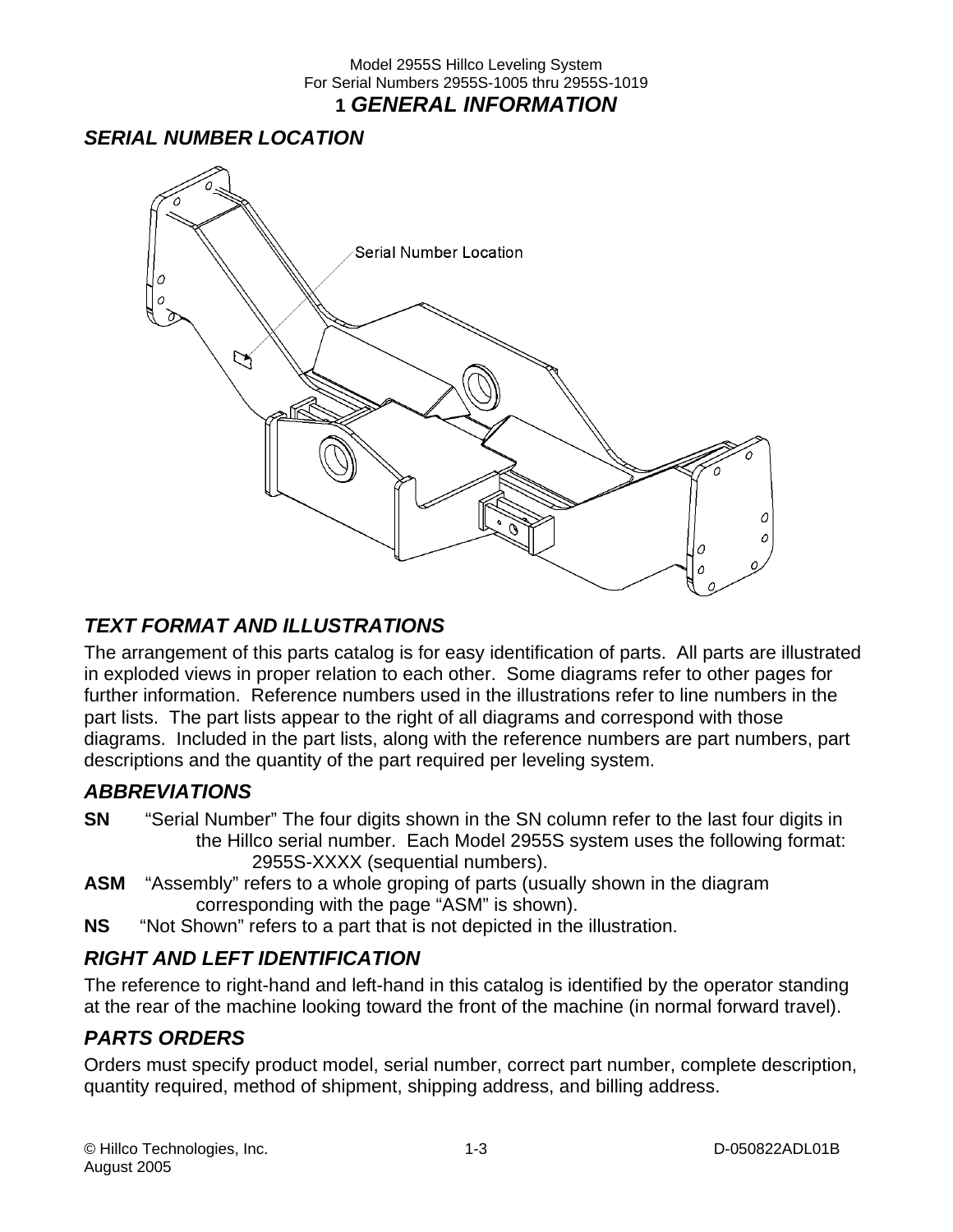### **2** *TRANSITION*

<span id="page-5-0"></span>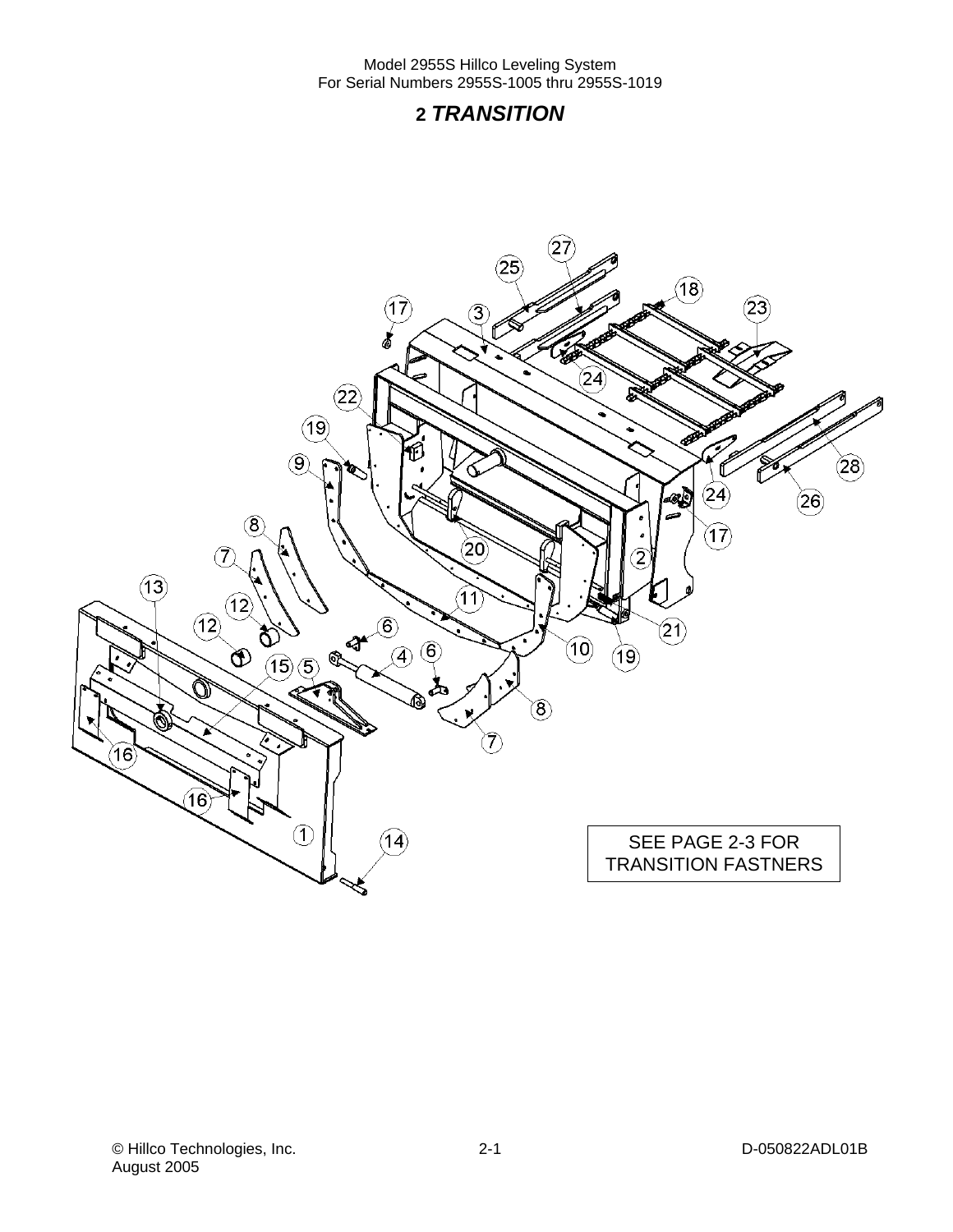|                        | <b>TRANSITION COMPONENTS</b>      |                |                                                          |                                   |  |
|------------------------|-----------------------------------|----------------|----------------------------------------------------------|-----------------------------------|--|
| REF.                   | PART NO.                          | QTY.           | <b>PART NAME</b>                                         | <b>DESCRIPTION</b>                |  |
| 1                      | LA-253162                         | 1              | <b>TA ASM</b>                                            |                                   |  |
| $\overline{2}$         | LA-253222                         | $\overline{1}$ | TT ASM, FRONT                                            |                                   |  |
| 3                      | LA-253242                         | $\mathbf{1}$   | TT ASM, REAR                                             |                                   |  |
| $\overline{4}$         | HC-138581                         | 1              | <b>CYLINDER, SLAVE</b>                                   | ** SEE HYDRAULIC PAGE 8-2         |  |
| $\overline{5}$         | LA-250712                         | 1              | TM ASM, SLV CYL ROD MNT                                  |                                   |  |
| 6                      | LA-253882                         | $\overline{2}$ | LM ASM, PIN                                              |                                   |  |
| $\overline{7}$         | LP-250551                         | $\overline{2}$ | TM UHMW, BACKING WEARPAD                                 |                                   |  |
| 8                      | LM-250541                         | 2              | TM PLT, BACKING                                          |                                   |  |
| 9                      | LM-250571                         | 1              | TM UHMW, RIGHT WEARPAD                                   |                                   |  |
| 10                     | LM-250561                         | 1              | TM UHMW, LEFT WEARPAD                                    |                                   |  |
| 11                     | LM-250581                         | 1              | TM UHMW, BOTTOM WEARPAD                                  |                                   |  |
| 12                     | LTP-241721                        | 2              | <b>BUSHING, PIVOT</b>                                    |                                   |  |
| 13                     | LM-226841                         | $\overline{1}$ | TM COLLAR, PIVOT                                         |                                   |  |
| 14                     | LM-229192                         | $\overline{2}$ | TM ROD, LOCK                                             |                                   |  |
| <b>NS</b>              | MC-135531                         | $\overline{2}$ | TM SPRING, LOCK PIN                                      |                                   |  |
| 15                     | LP-253451                         | $\overline{1}$ | TM PLATE, TOP SHIELD                                     |                                   |  |
| 16                     | LM-250532                         | 2              | TM PLT, LEFT & RIGHT SHIELD                              |                                   |  |
| 17                     | LM-250591                         | $\overline{2}$ | TM RND, EYEBOLT SPACER                                   |                                   |  |
| 18                     | LM-254421                         | $\mathbf{1}$   | <b>CHAIN, FEEDER</b>                                     |                                   |  |
| $\overline{\text{NS}}$ | MC-141331                         | 6              | CONNECTING LINK, JD HD CHAIN                             |                                   |  |
| NS                     | MC-142251                         | $\overline{3}$ | OFFSET LINK, JD HD FEEDER CHAIN                          |                                   |  |
| NS.                    | MC-142261                         | 1              | S-WIRE KEEPER PINS                                       |                                   |  |
| 19                     | LA-256161                         | $\overline{2}$ | TM ASM HANDLE ADJUSTER                                   |                                   |  |
| 20                     | LA-256201                         | $\overline{2}$ | TM ASM LOWER CAM ADJUSTER                                |                                   |  |
| 21                     | MC-142181                         | 1              | SPRING, COMPRESSION                                      |                                   |  |
| 22                     | LM-255592                         | $\overline{2}$ | <b>BAR, UPPER STOP BLOCK</b>                             |                                   |  |
| 23                     | LP-258211                         | $\overline{1}$ | SHIELD, TT HOSES                                         |                                   |  |
| 24                     | LP-258241                         | $\overline{2}$ | <b>PLATE COVER, JD'S ADJUSTER</b>                        |                                   |  |
|                        |                                   |                | FOR ALL COMBINES WITH CONTOUR MASTER                     |                                   |  |
| <b>NS</b>              | LM-254781                         | $\mathbf{1}$   | LM FLAT, CM BAR                                          | <b>INPLACE OF THE CM CYLINDER</b> |  |
| NS.                    | LP-254791                         | $2^{\circ}$    | LM PLT, FILLER                                           | <b>FLOOR FILLER PLATES</b>        |  |
|                        |                                   |                | <b>FOR EARLY 60 SERIES COMBINES WITH SERIAL NUMBERS:</b> |                                   |  |
|                        | 2955S - 1005 TO COMBINE SN 710568 |                |                                                          |                                   |  |
| 25 I                   | LA-255681                         | $\mathbf{1}$   | TM ARM ASM, FEEDER DRUM RHT                              |                                   |  |
| 26 <sup>1</sup>        | LA-255671                         | $\mathbf{1}$   | TM ARM ASM, FEEDER DRUM LFT                              |                                   |  |
|                        |                                   |                | FOR LATE 60 SERIES COMBINES WITH SERIAL NUMBERS:         |                                   |  |
|                        |                                   |                | 2955S - 1005 AND AFTER COMBINE SN 710568 TO CURRENT      |                                   |  |
| 27                     | LA-256101                         | $\overline{1}$ | TM ARM ASM, FEEDER DRUM RHT                              |                                   |  |
| 28                     | LA-256091                         | 1              | TM ARM ASM, FEEDER DRUM LFT                              |                                   |  |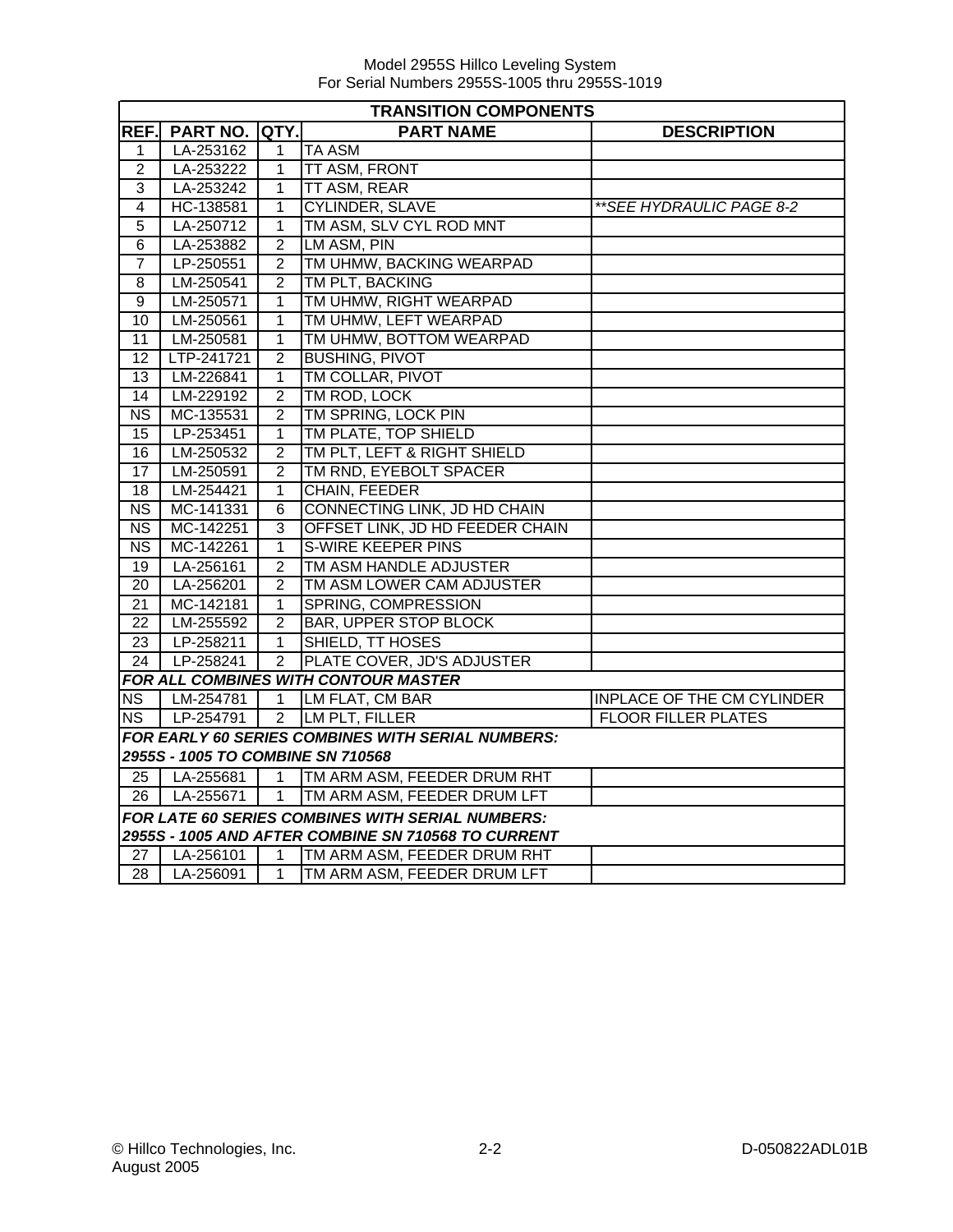<span id="page-7-0"></span>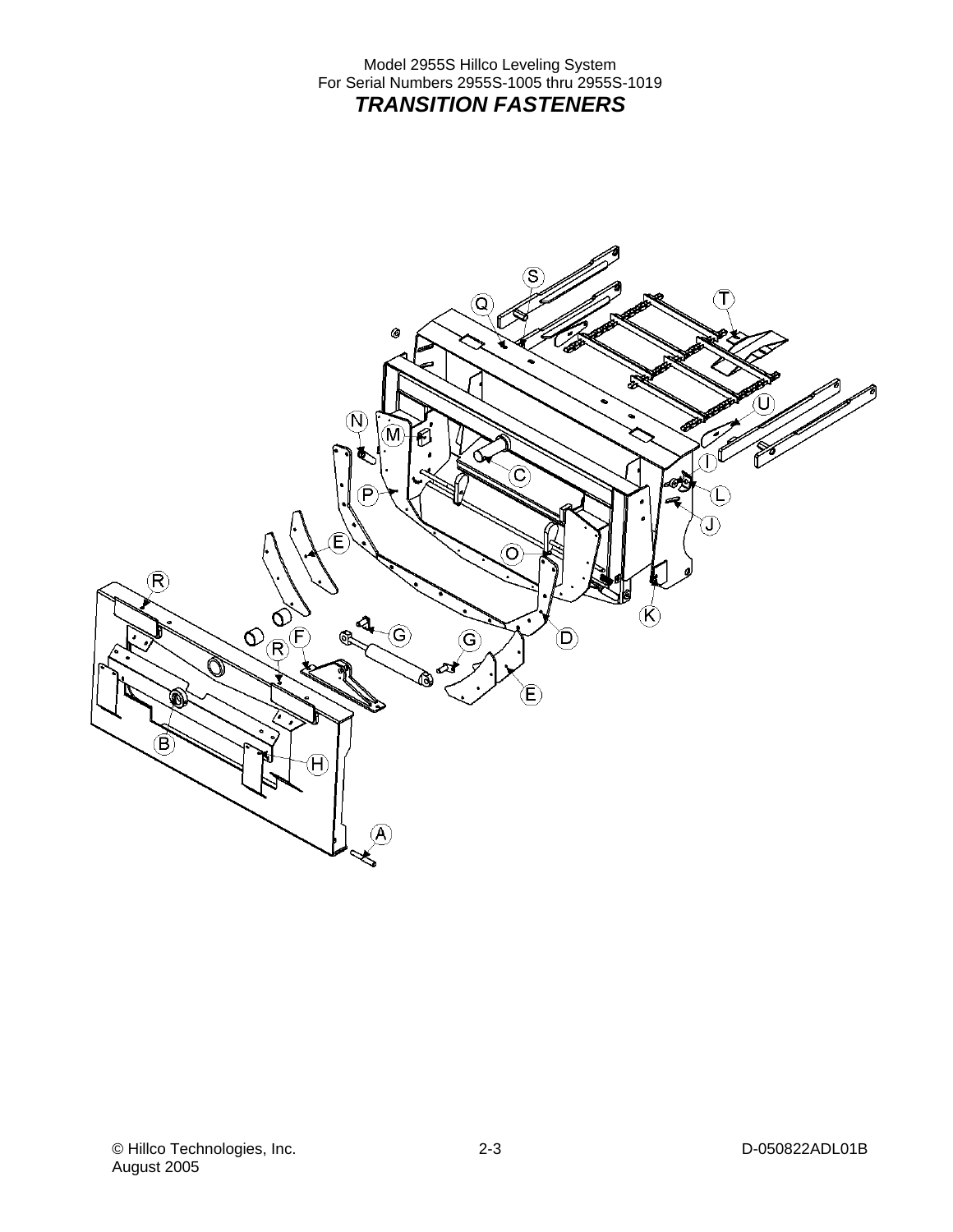|                       | <b>TRANSITION FASTENERS</b> |                |                               |                               |  |
|-----------------------|-----------------------------|----------------|-------------------------------|-------------------------------|--|
| REF.                  | <b>PART NO.</b>             | QTY.           | <b>PART NAME</b>              | <b>WHERE USED</b>             |  |
| A                     | F-HC-10M070E                | 2              | HC-10.9 M10 X 1.5 X 70 PLT    | <b>HEADER LOCK PINS</b>       |  |
| B                     | F-HC-16M120E                | 1              | HC-10.9 M16 X 2.00 X 120 PLT  | <b>MAIN PIVOT PIN COLLAR</b>  |  |
| B                     | F-HNS-16ME                  | 1              | HN-10.9 M16 X 2.00 STOVER PLT | <b>MAIN PIVOT PIN COLLAR</b>  |  |
| $\overline{\text{c}}$ | F-MB-14NR40                 | 4              | MACH BUSH 14 GA NR 2-1/2 ID   | <b>MAIN PIVOT PIN</b>         |  |
| D                     | F-FHS-8M030E                | 17             | FHSC-10.9 M8 X 1.25 X 30 PLT  | UHMW FACE PLATE               |  |
| D                     | F-HNS-8ME                   | 17             | HN-10.9 M8 X 1.25 STOVER PLT  | <b>UHMW FACE PLATE</b>        |  |
| E                     | F-HCF-12M040E               | 6              | FLHC-10.9 M12 X 1.75 X 40 PLT | <b>BACKING PLATES</b>         |  |
| F                     | F-HNF-16ME                  | $\overline{2}$ | FLHN-10.9 M16 X 2.00 PLT      | <b>SLAVE CYL ROD MNT</b>      |  |
| F                     | F-HCF-16M040E               | $\overline{2}$ | FLHC-10.9 M16 X 2.00 X 40 PLT | SLAVE CYL ROD MNT             |  |
| G                     | F-HCF-10M020E               | $\overline{2}$ | FLHC-10.9 M10 X 1.50 X 20 PLT | <b>SLAVE CYL MNT PIN</b>      |  |
| H                     | F-HNF-08ME                  | 12             | IFLHN-10.9 M8 X 1.25 PLT      | <b>SHIELDS</b>                |  |
| Н                     | F-HCF-8M020E                | 12             | FLHC- 10.9 M8 X 1.25 X 20 PLT | <b>SHIELDS</b>                |  |
|                       | F-HCF-16M070E               | $\mathfrak{p}$ | FLHC-10.9 M16 X 2.00 X 70 PLT | <b>BOLTS THROATS TOGETHER</b> |  |
| J                     | F-HCF-16M040E               | $\overline{2}$ | FLHC-10.9 M16 X 2.00 X 40 PLT | <b>BOLTS THROATS TOGETHER</b> |  |
| Κ                     | F-HCF-20M060E               | $\mathcal{P}$  | FLHC-10.9 M20 X 2.50 X 60 PLT | <b>PVT BOLTS</b>              |  |
|                       | F-EYB-16M150F               | $\overline{2}$ | EYEBOLT M16 X 2.00 X 150      |                               |  |
| L                     | F-HNF-16ME                  | 4              | FLHN-10.9 M16 X 2.00 PLT      | <b>EYEBOLT</b>                |  |
| М                     | F-HC-16M030E                | $\overline{2}$ | HC-10.9 M16 X 2.00 X 30 PLT   | <b>UPPER STOP</b>             |  |
| M                     | F-HNF-16ME                  | $\overline{2}$ | FLHN-10.9 M16 X 2.00 PLT      | <b>UPPER STOP</b>             |  |
| N                     | F-PR-04X20                  | 4              | PIN, ROLL 1/4 X 1-1/4         | <b>CAM ADJUSTER HANDLE</b>    |  |
| O                     | $F-PH-#11$                  | $\overline{c}$ | <b>CLIP, HITCH PIN</b>        | <b>CAM ADJUSTER</b>           |  |
| P                     | $F-FWH-12$                  | $\overline{2}$ | <b>FW, HD 3/4</b>             | <b>CAM ADJUSTER SHAFT</b>     |  |
| Q                     | F-HCF-16M040E               | 4              | FLHC-10.9 M16 X 2.00 X 40 PLT | <b>TRANSITION MNT</b>         |  |
| $\mathsf{R}$          | F-HNF-16ME                  | 4              | FLHN-10.9 M16 X 2.00 NUT      | HEADER TOP SPACER PLATES      |  |
| $\overline{s}$        | F-PCT-02X16                 | 2              | PIN COTTER 1/8 X 1            | PINS FOR FEEDER DRUM ARMS     |  |
| Ŧ                     | F-HCF-12M040E               | $\mathcal{P}$  | FLHC-10.9 M12 X 1.75 X 40     | <b>HOSE SHIELD</b>            |  |
| U                     | F-CB-12M025F                | $\overline{2}$ | CARR-8.8 M12 X 1.75 X 25 PLT  | <b>ADJUSTER COVER PLATE</b>   |  |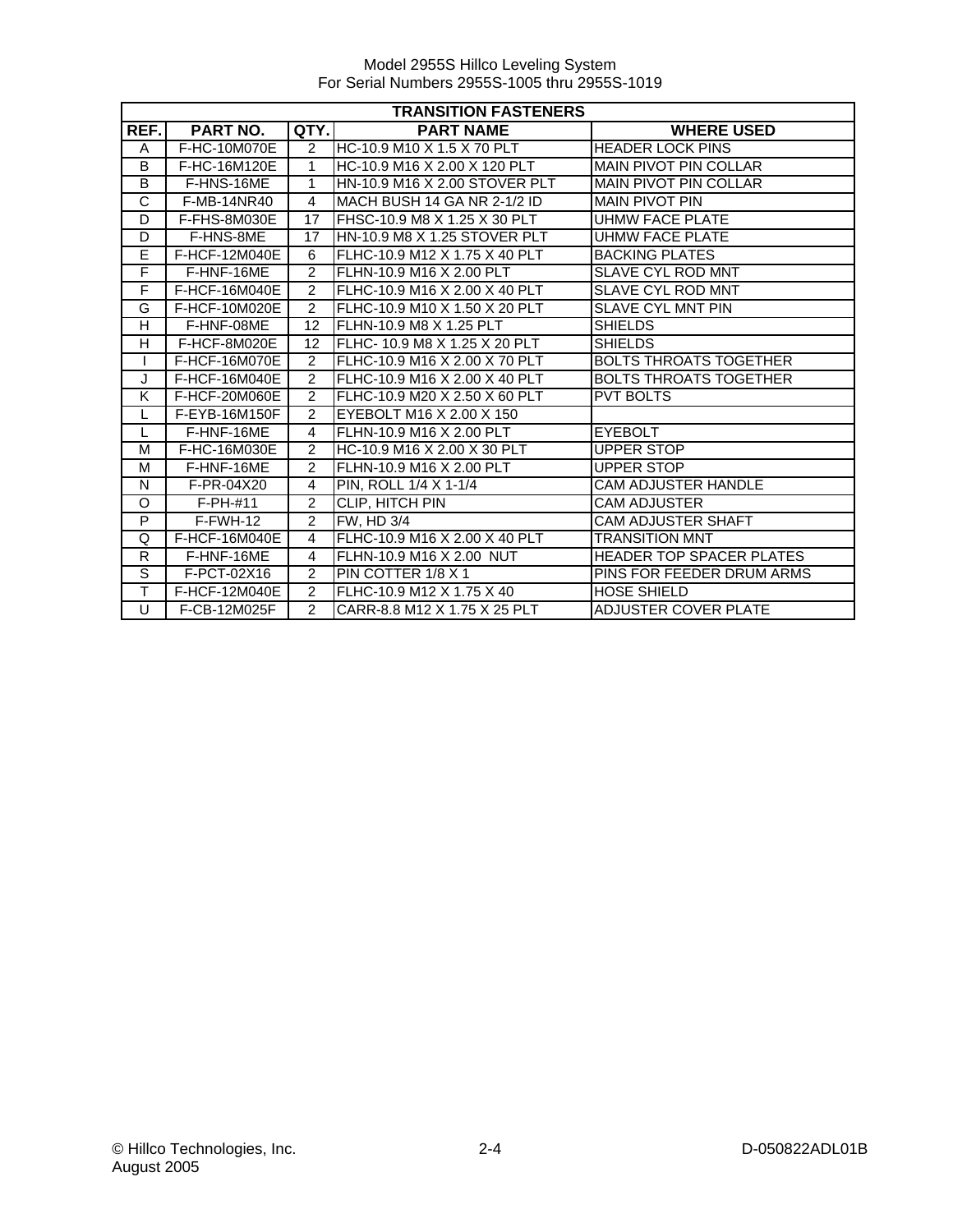**3** *CARRIAGE* 

<span id="page-9-0"></span>

© Hillco Technologies, Inc. 3-1 D-050822ADL01B August 2005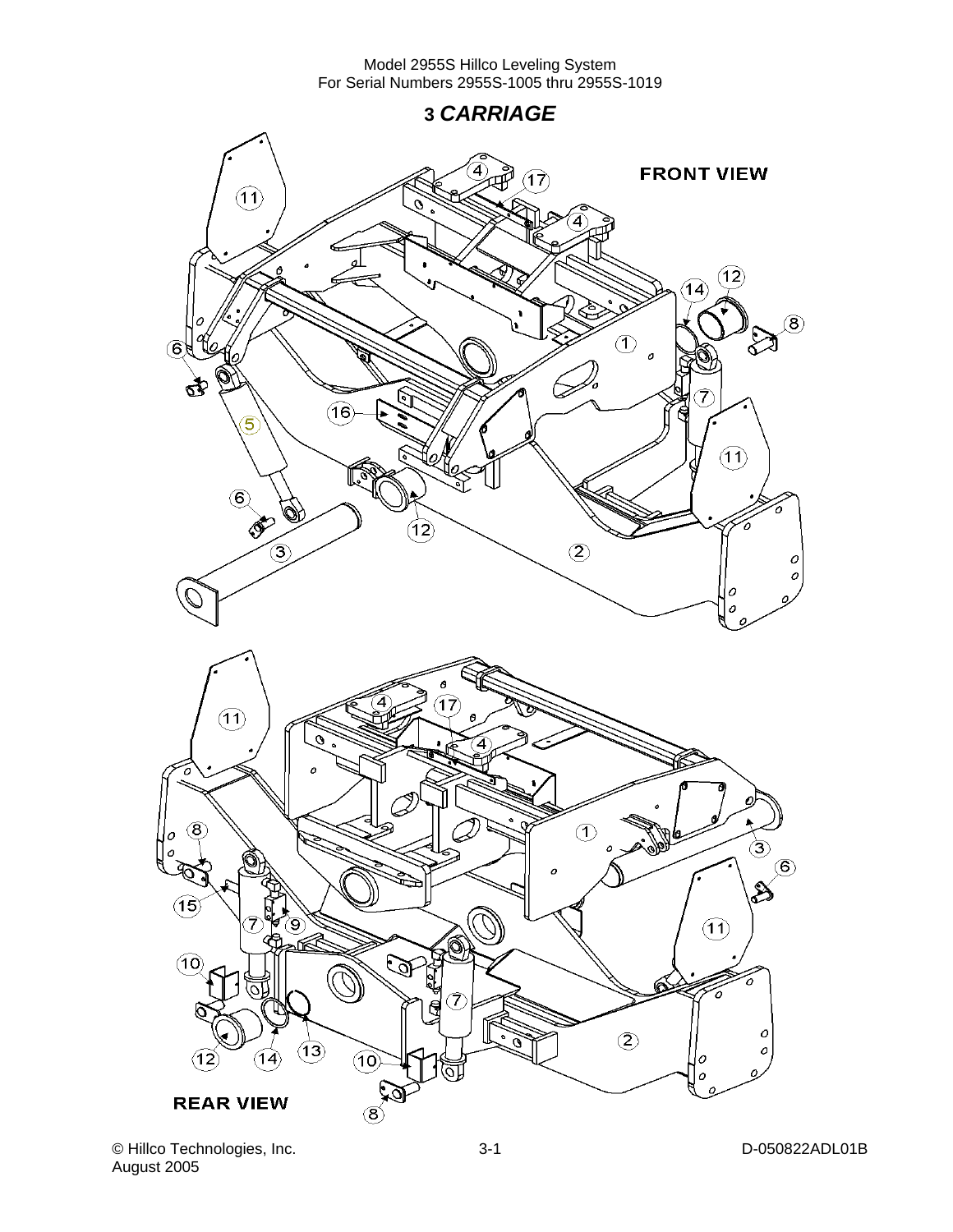|               | <b>CARRIAGE COMPONENTS</b>                           |                |                                 |                          |  |  |
|---------------|------------------------------------------------------|----------------|---------------------------------|--------------------------|--|--|
| REF.          | <b>PART NO.</b>                                      | QTY.           | <b>PART NAME</b>                | <b>DESCRIPTION</b>       |  |  |
| 1             | LA-253442                                            |                | CO ASM                          |                          |  |  |
| $\mathcal{P}$ | LA-253081                                            | 1              | <b>CU ASM</b>                   |                          |  |  |
| 3             | LA-247481                                            |                | CM ASM, MAIN PVT PIN            |                          |  |  |
| 4             | LA-235711                                            | $\overline{c}$ | CM PLATE ASM, TOP               |                          |  |  |
| 5             | HC-140341                                            | 1              | <b>CYLINDER, MASTER</b>         | **SEE HYDRAULIC PAGE 8-2 |  |  |
| 6             | LA-253882                                            | $\overline{2}$ | LM ASM, PIN                     |                          |  |  |
| 7             | HC-140312                                            | $\overline{c}$ | <b>CYLINDER, MAIN LEVELING</b>  | **SEE HYDRAULIC PAGE 8-2 |  |  |
| 8             | LA-230552                                            | 4              | CM PIN ASM, MAIN CYLINDER       |                          |  |  |
| 9             | HC-138901                                            | $\overline{2}$ | <b>VALVE, COUNTERBALANCE</b>    | **SEE HYDRAULIC PAGE 8-2 |  |  |
| 10            | LP-254431                                            | $\overline{2}$ | LM PLT, CYL STOP                |                          |  |  |
| 11            | LP-230241                                            | $\overline{2}$ | CM CAP, AXLE                    |                          |  |  |
| 12            | LP-247961                                            | $\overline{2}$ | CM BUSHING, PIVOT               |                          |  |  |
| 13            | MC-138651                                            | 1              | <b>SNAP RING 4"</b>             |                          |  |  |
| 14            | MC-138641                                            | $1 - 4$        | WASHER 4.016ID X 4.764OD X .048 |                          |  |  |
| 15            | LA-255971                                            | 1              | TAG, SERIAL NUMBER              |                          |  |  |
| 16            | LP-258221                                            | 1              | SHIELD, SHIFT CABLE             |                          |  |  |
| 17            | LM-258781                                            |                | LM FLT, BRAKELINE BRKT          |                          |  |  |
|               | <b>CARRIAGE OPTIONS FOR COMBINES WITH DUAL TIRES</b> |                |                                 |                          |  |  |
| <b>NS</b>     | LA-253141                                            |                | LM ASM, 9.25 AXLE EXTENSION KIT |                          |  |  |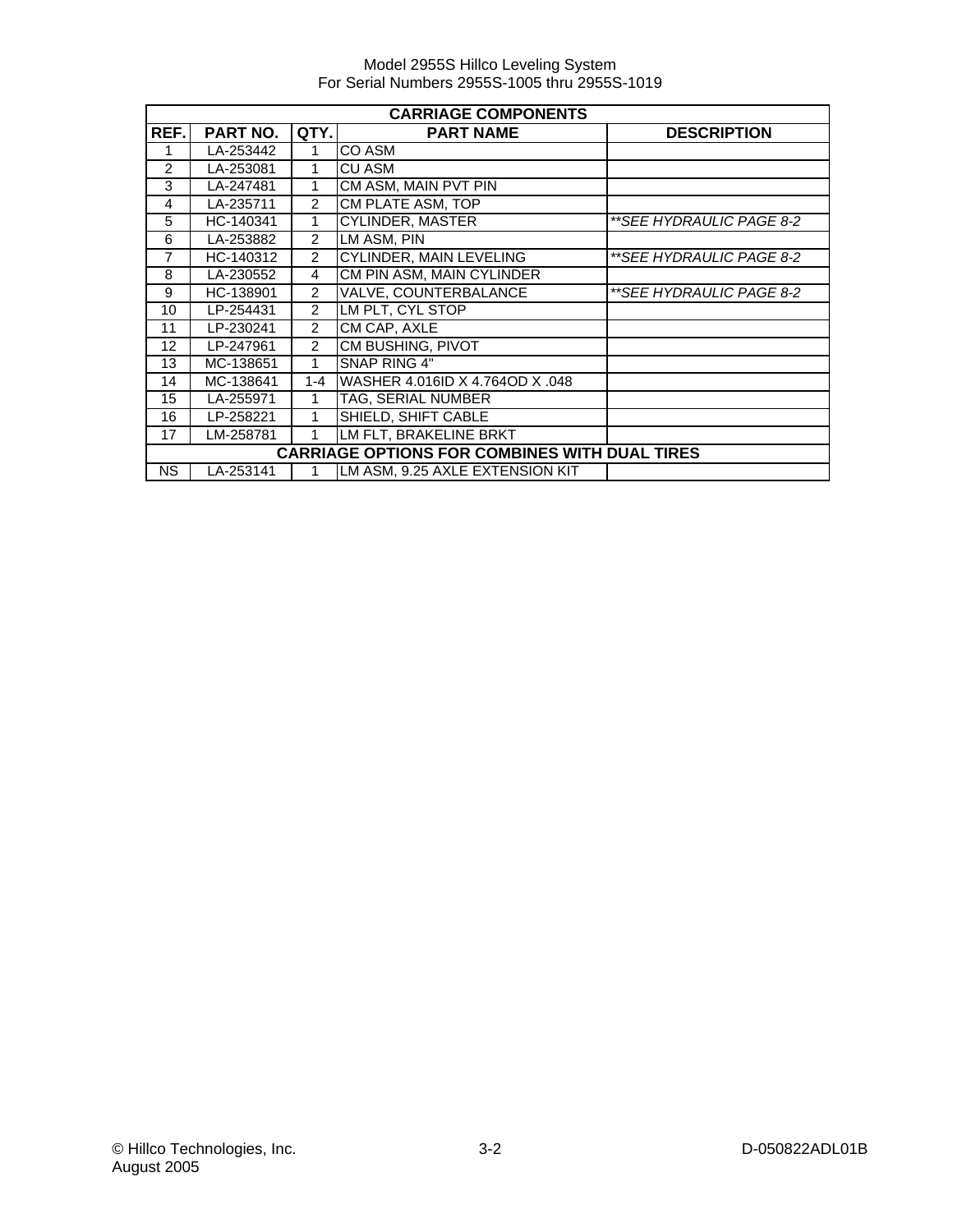<span id="page-11-0"></span>

© Hillco Technologies, Inc. 3-3 D-050822ADL01B August 2005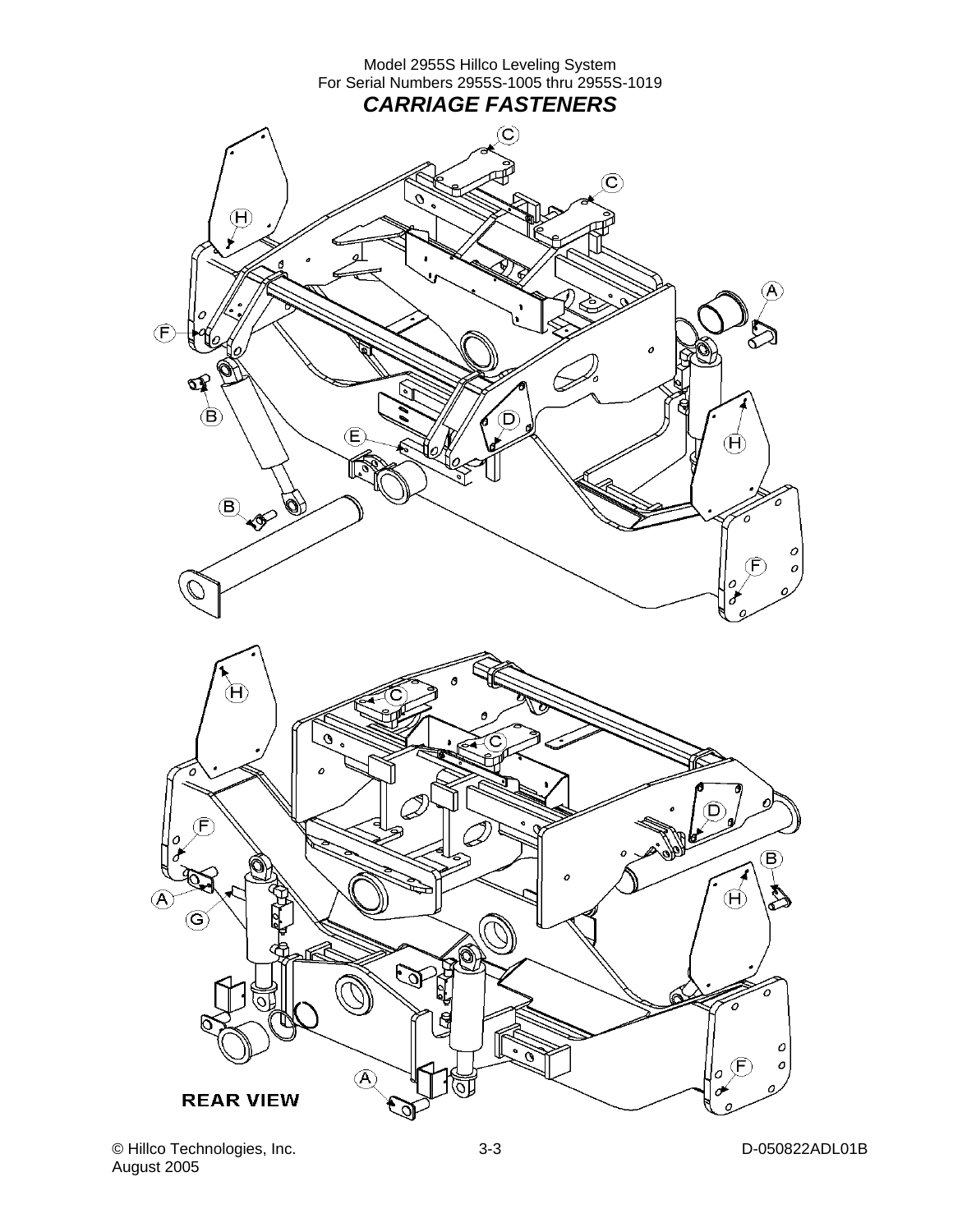Model 2955S Hillco Leveling System For Serial Numbers 2955S-1005 thru 2955S-1019

|           | <b>CARRIAGE FASTENERS</b> |                |                                  |                              |  |
|-----------|---------------------------|----------------|----------------------------------|------------------------------|--|
| REF.      | PART NO.                  | QTY.           | <b>PART NAME</b>                 | <b>WHERE USED</b>            |  |
| A         | <b>F-HCF-12M040F</b>      | 4              | FLHC-8.8 M12 X 1.75 X 40 PLT     | <b>LEVELING CYL MNT PIN</b>  |  |
| A         | F-HNS-12ME                | 4              | HN-10.9 M12 X 1.75 STOVER PLT    | LEVELING CYL MNT PIN         |  |
| B         | F-HCF-10M035E             | $\overline{2}$ | IFLHC-10.9 M10 X 1.50 X 35 PLT   | <b>MASTER CYL MNT PIN</b>    |  |
| B         | F-HNS-10ME                | $\overline{2}$ | HN-10.9 M10 X 1.5 STOVER PLT     | <b>MASTER CYL MNT PIN</b>    |  |
| C         | F-HC8-12C240              | 8              | HC8 3/4-10 X 15 Plated           | <b>OVERCARRIAGE CLAMP</b>    |  |
| C         | F-HNS-12C                 | 8              | HN8 3/4-10 STOVER Plated         | <b>OVERCARRIAGE CLAMP</b>    |  |
| D         | F-HC-16M110E              | 8              | HC-10.9 M16 X 2.00 X 110 PLT     | <b>OVERCARRIAGE FRONT</b>    |  |
| D         | F-FWHD-10                 | 8              | FW 5/8 HD PLT                    | <b>OVERCARRIAGE FRONT</b>    |  |
| E.        | F-HCF-16M055E             | 4              | FLHC-10.9 M16 X 2.00 X 55 PLT    | <b>TRANSMISSION</b>          |  |
| F         | F-SHC-24M080E             | 4              | SHCS 10.9-M24 X 3 X 80 ZINC PLT  | <b>FINAL</b>                 |  |
| G         | F-UDS-#7X06               | $\overline{2}$ | SCREW, U-DRIVE #7 X 3/8          | SERIAL NUMBER PLATE          |  |
| H         | F-HCF-10M040E             | 8              | FLHC-10.9 M10 X 1.50 X 40 PLT    | <b>ORIGINAL AXLE COVER</b>   |  |
| H         | F-HNF-10ME                | 8              | FLHN-10.9 M10 X 1.50 PLT         | <b>ORIGINAL AXLE COVER</b>   |  |
| H         | F-FWF-06020               | 8              | 3/8 FW FENDER X 1-1/4 PLT        | <b>ORIGINAL AXLE COVER</b>   |  |
| <b>NS</b> | F-UDS-#4X03               | $\overline{2}$ | SCREW, U-DRIVE # 4 $\times$ 3/16 | <b>HYDRO MOTOR PART# TAG</b> |  |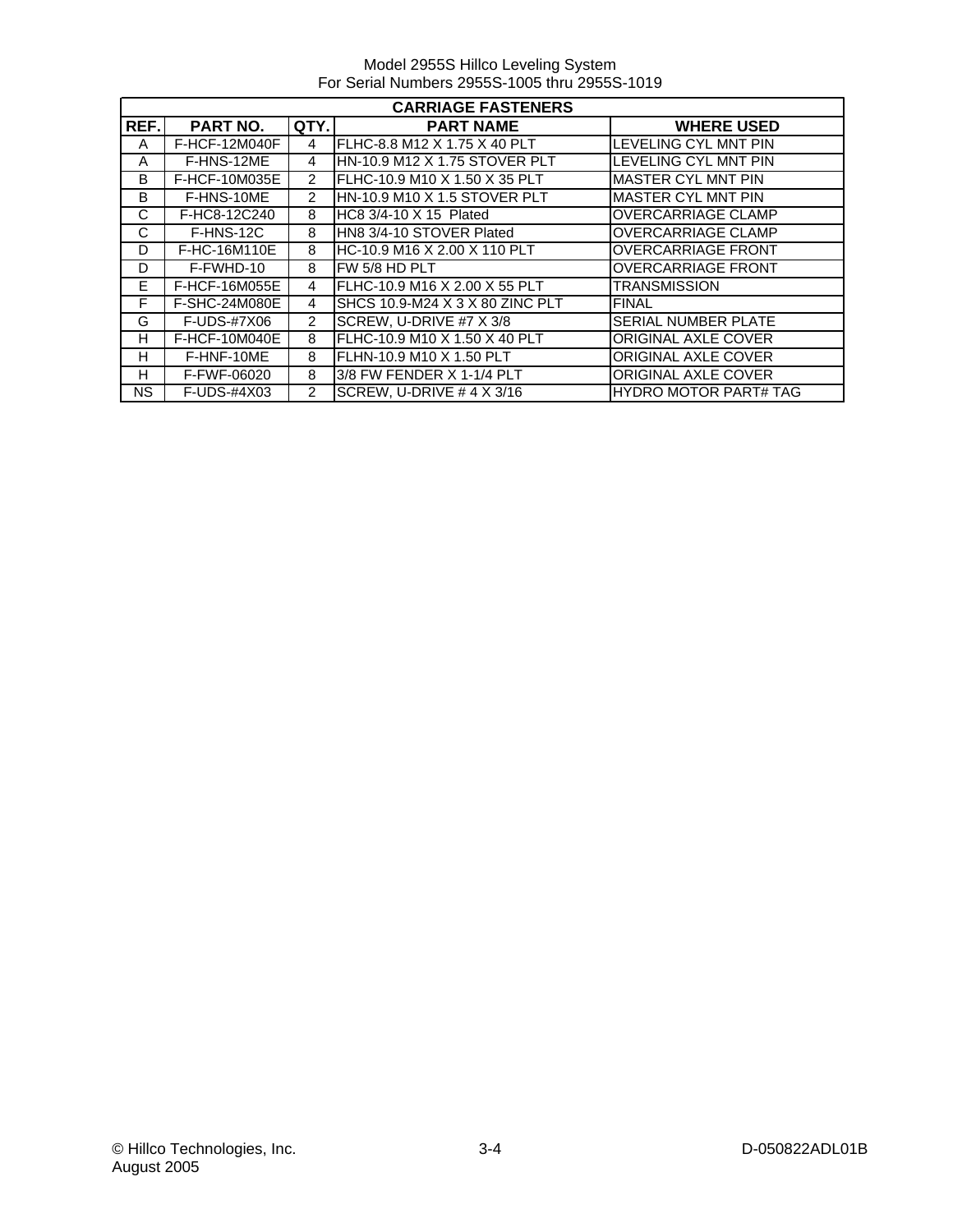#### Model 2955S Hillco Leveling System For Serial Numbers 2955S-1005 thru 2955S-1019 *EMERGENCY BRAKE EXTENSION*

<span id="page-13-0"></span>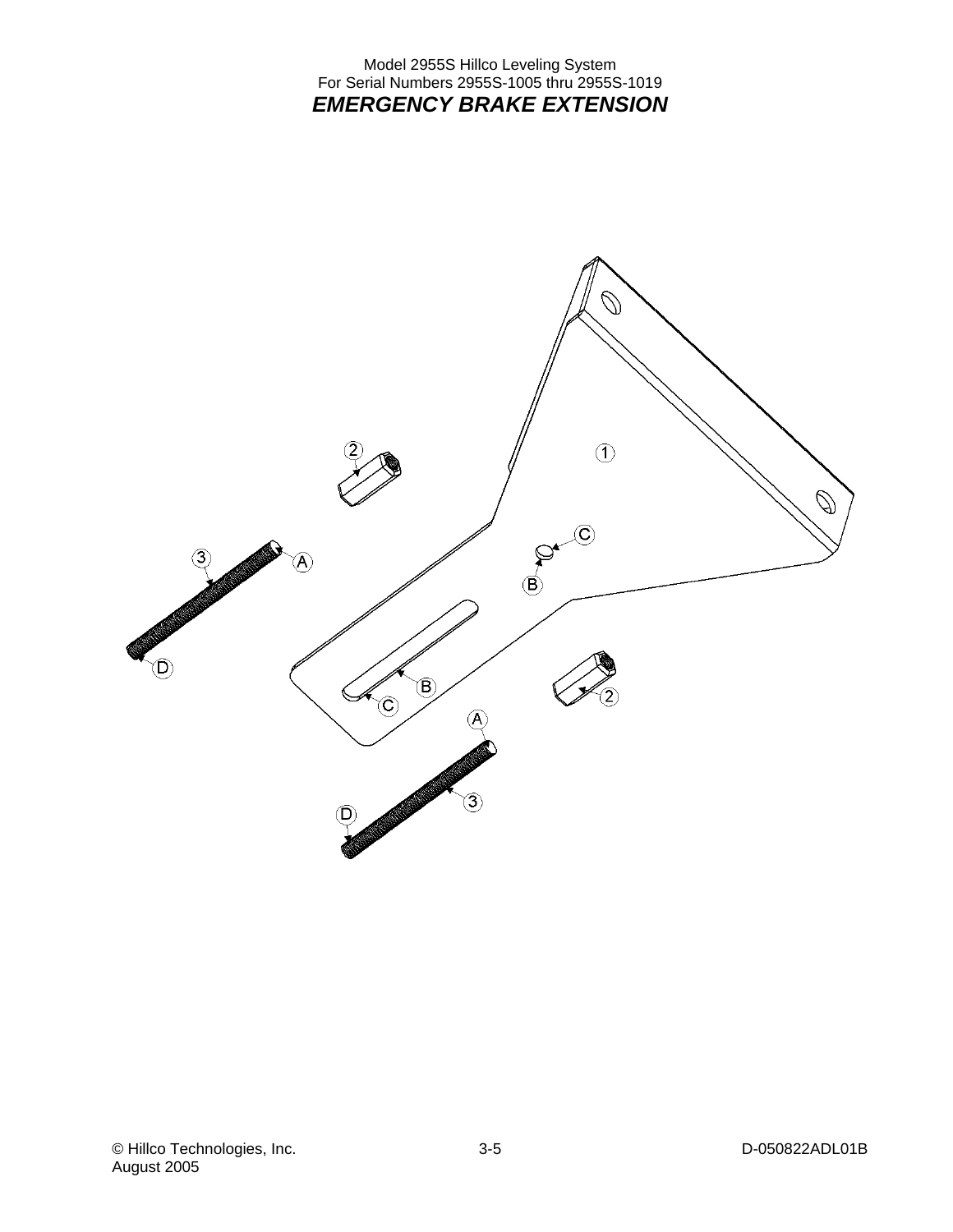|      | <b>EMERGENCY BRAKE EXTENSION COMPONENTS</b> |                |                                            |                             |
|------|---------------------------------------------|----------------|--------------------------------------------|-----------------------------|
| REF. | <b>PART NO.</b>                             | QTY.           | <b>PART NAME</b>                           | <b>NOTES</b>                |
|      | LM-255541                                   |                | <b>E-BRAKE EXTENSION, BRACKET</b>          |                             |
| 2    | LM-255551                                   | $\overline{2}$ | <b>EXTENSION, E-BRAKE CABLE</b>            |                             |
| 3    | LM-255561                                   | $\mathfrak{p}$ | NUT, EXTENSION E-BRAKE CABLE               |                             |
|      |                                             |                |                                            |                             |
|      |                                             |                | <b>EMERGENCY BRAKE EXTENSION FASTENERS</b> |                             |
| REF. | <b>PART NO.</b>                             | QTY.           | <b>PART NAME</b>                           | <b>WHERE USED</b>           |
| A    | F-HNJ-08ME                                  | 4              | HN-10.9 M8X1.25, JAM                       | NUT, E-BRAKE EXTESION       |
| B    | <b>F-FW-05</b>                              | $\overline{2}$ | FW 5/16                                    | FLAT WASHER, BRAKE BRACKET  |
| C    | F-PCT-02X16                                 | $\overline{2}$ | PIN COTTER 1/8 X 1                         | PINS FOR BRAKE BRACKET      |
| D    | F-HNN-8MF                                   | 2              | HN-8.8 M8X1.25 NYLOCK PLT                  | <b>NUT, FOR BRAKE CABLE</b> |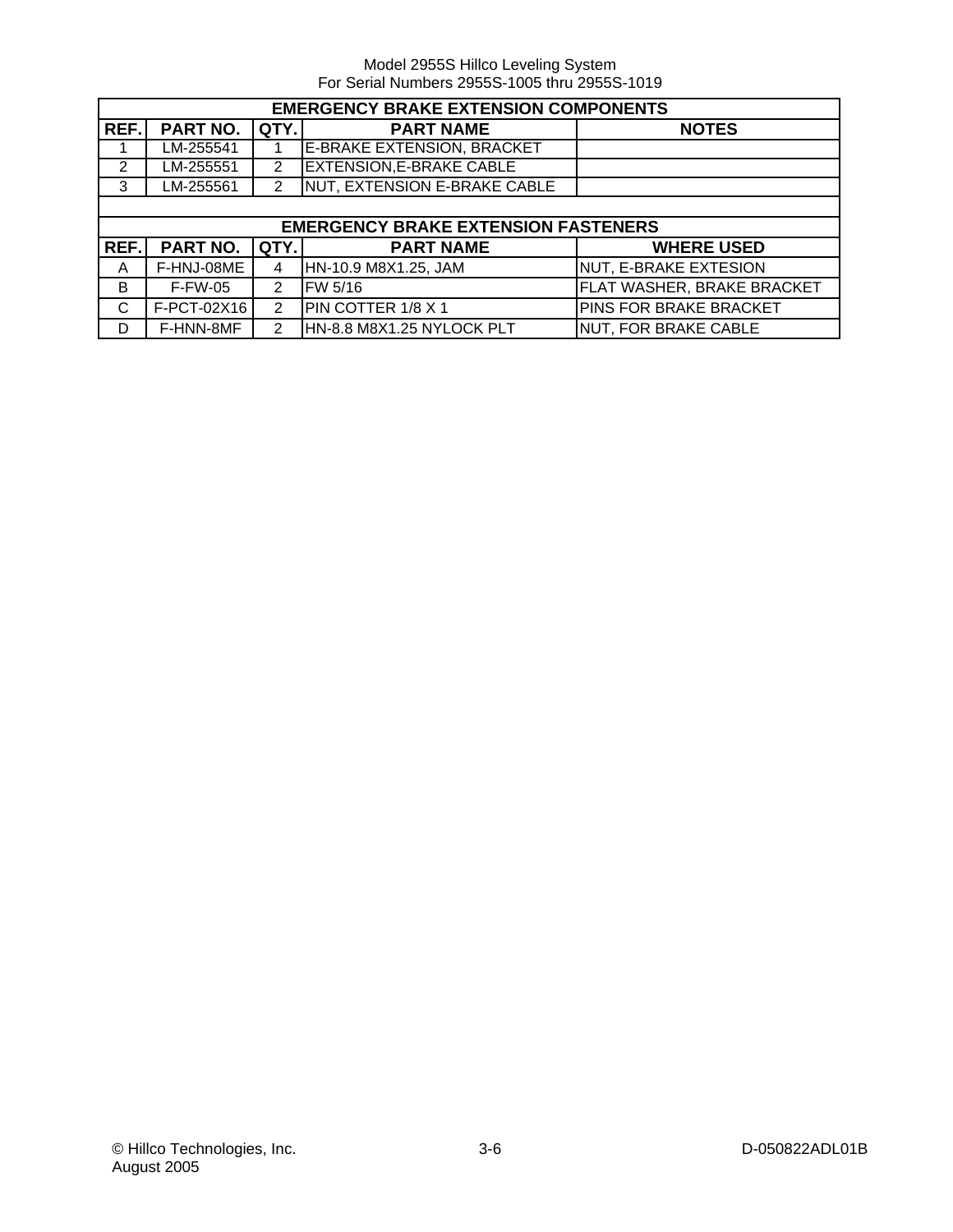### **4** *DROP AXLE*

<span id="page-15-0"></span>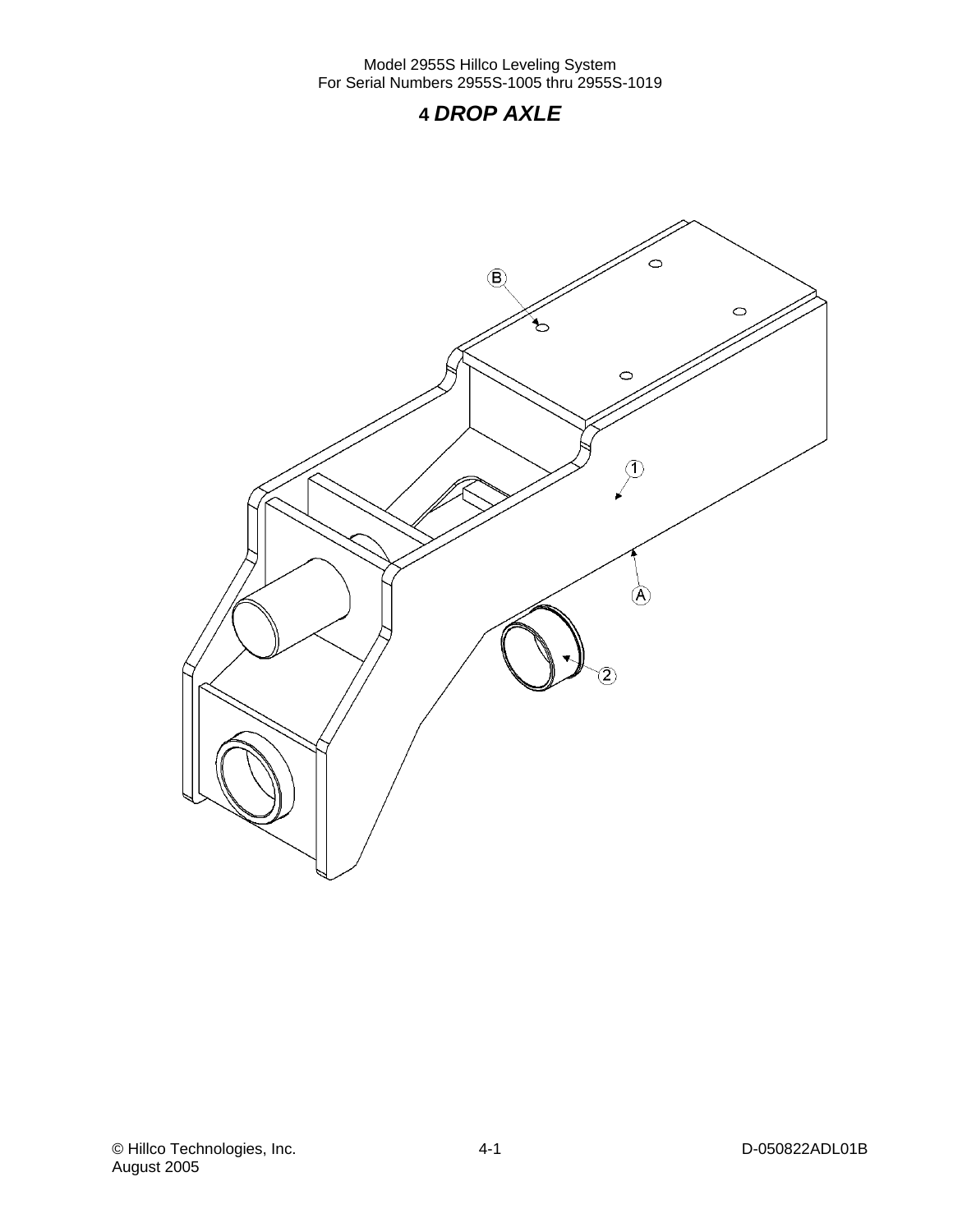|             | <b>DROP AXLE COMPONENTS</b> |      |                               |                    |  |
|-------------|-----------------------------|------|-------------------------------|--------------------|--|
| REF.        | PART NO.                    | QTY. | <b>PART NAME</b>              | <b>DESCRIPTION</b> |  |
|             | LA-246701                   |      | <b>DA ASM</b>                 |                    |  |
| 2           | LP-235092                   |      | LM BUSHING, DA PIVOT          |                    |  |
|             |                             |      |                               |                    |  |
|             |                             |      | <b>DROP AXLE FASTENERS</b>    |                    |  |
| <b>REF.</b> | PART NO.                    | QTY. | <b>PART NAME</b>              | <b>WHERE USED</b>  |  |
| A           | F-HC-16M250E                | 4    | HC-10.9 M16 X 2.00 X 250 PLT  | <b>DROP AXLE</b>   |  |
| A           | F-HNS-16ME                  | 4    | HN-10.9 M16 X 2.00 STOVER PLT | <b>DROP AXLE</b>   |  |
| B           | F-HC-16M050E                | 4    | HC-10.9 M16 X 2.00 X 50 PLT   | <b>DROP AXLE</b>   |  |
| в           | F-HNS-16ME                  |      | HN-10.9 M16 X 2.00 STOVER PLT | <b>DROP AXLE</b>   |  |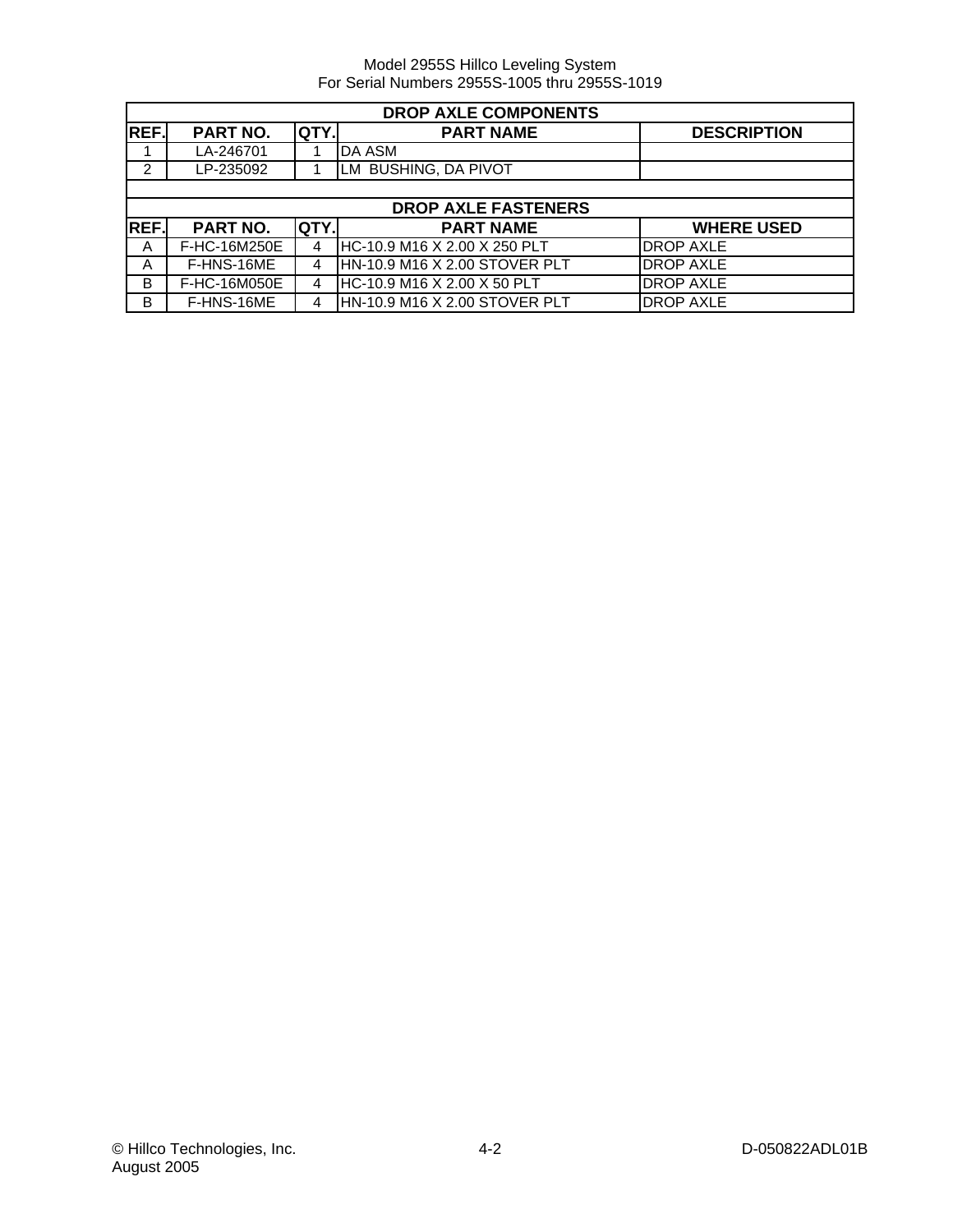**5** *ELECTRICAL BOX AND CONNECTORS* 

<span id="page-17-0"></span>

\*\*Note: Line item numbers '3' and '5' refer to complete assemblies. The complete assemblies are not shown in this diagram. See page 5-3 for a picture of the complete assembly.

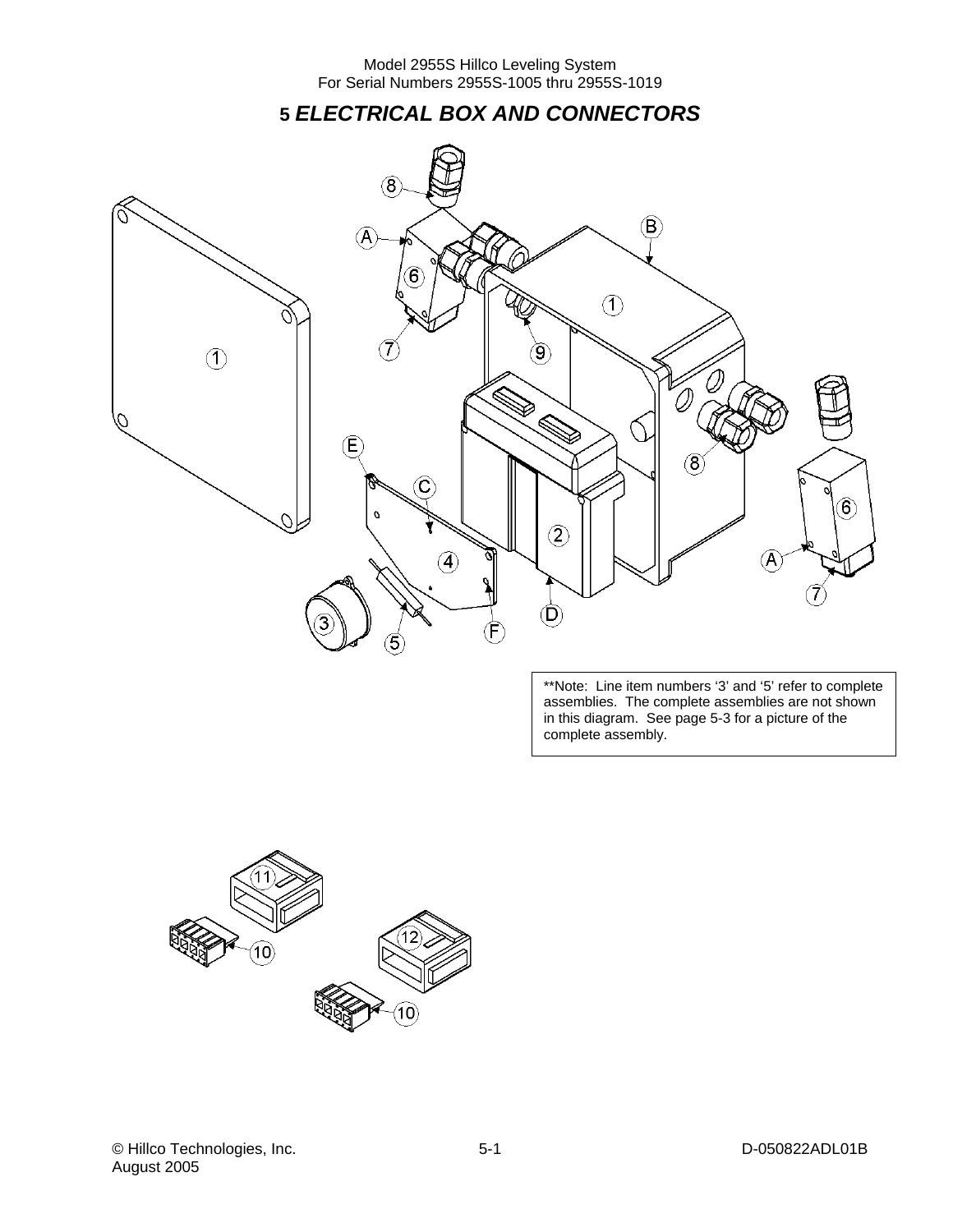|                | <b>ELECTRICAL COMPONENTS</b> |                |                                     |                                 |  |
|----------------|------------------------------|----------------|-------------------------------------|---------------------------------|--|
| REF.           | <b>PART NO.</b>              | QTY.           | <b>PART NAME</b>                    | <b>WHERE USED</b>               |  |
| <b>ASM</b>     | LA-255921                    | 1              | <b>EM ASM, CONTROLLER</b>           |                                 |  |
| 1              | LM-255341                    | 1              | EM BOX, CONTROLLER MOUNT            |                                 |  |
| $\overline{2}$ | EC-141831                    | 1              | <b>CONTROLLER</b>                   |                                 |  |
| $\overline{3}$ | LA-255821                    | $\mathbf{1}$   | EM ASM, CLINOMETER                  | *SEE NOTE BELOW DIAGRAM         |  |
| $\overline{4}$ | LM-255331                    | 1              | EM SHT, CLINOMETER MOUNT            |                                 |  |
| 5              | LA-255621                    | $\mathbf{1}$   | EM CABLE ASM, RESISTOR              | *SEE NOTE BELOW DIAGRAM         |  |
| 6              | EC-100557                    | $\overline{2}$ | <b>BODY, LIMIT SWITCH</b>           |                                 |  |
| $\overline{7}$ | EC-100692                    | $\overline{2}$ | HEAD, LIMIT SWITCH STRAIGHT PLUNGER |                                 |  |
| 8              | EC-138781                    | 4              | STRAIN RELIEF, NYLON, BLK, 1/2 NPT  |                                 |  |
| 9              | EC-142121                    | 4              | STRAIN RELIEF NUT, 1/2" NYLON, BLK  |                                 |  |
|                |                              |                |                                     |                                 |  |
|                |                              |                | <b>ELECTRICAL FASTENERS</b>         |                                 |  |
| REF.           | PART NO.                     | QTY.           | <b>PART NAME</b>                    | <b>WHERE USED</b>               |  |
| A              | F-PHM-#10C28                 | 4              | PHMS 10-24 X 1-3/4                  | <b>LIMIT SWITCH MNT</b>         |  |
| A              | $F-HNF-#10C$                 | 4              | HN 10-24, FLNG SERR                 | <b>LIMIT SWITCH MNT</b>         |  |
| B              | F-HC5-04C12                  | 3              | HC5 1/4-20 X 3/4                    | <b>PVC BOX TO BRACKET</b>       |  |
| B              | F-LW-04                      | 3              | LW 1/4                              | PVC BOX TO BRACKET              |  |
| C              | F-PHM-#6C06                  | $\overline{2}$ | PHMS #6-32 X 3/8                    | <b>CLINOMETER MOUNT</b>         |  |
| D              | F-PHM-04C24                  | $\overline{2}$ | PHMS 1/4-20 X 1-1/2                 | CONTROLLER TO PVC BOX           |  |
| D              | F-HNF-04C                    | 2              | FLHN 1/4-20 SERR.                   | CONTROLLER TO PVC BOX           |  |
| E              | F-PHM-04C36                  | $\overline{2}$ | PHMS 1/4-20 X 2-1/4                 | <b>GROUNDING PLATE MOUNTING</b> |  |
| E              | F-HNF-04C                    | 2              | <b>FLHN 1/4-20 SERR.</b>            | <b>GROUNDING PLATE MOUNTING</b> |  |
| F              | F-PHM-#10C16                 | $\overline{2}$ | PHMS 10-24 X 3/4                    | <b>GROUNDING PLATE GROUND</b>   |  |
| $\mathsf F$    | F-HNF-#10C                   | 2              | HN5 10-24, FLNG SERR                | <b>GROUNDING PLATE GROUND</b>   |  |
| F              | F-HN-#10C                    | $\overline{2}$ | HN5 10-24                           | <b>GROUNDING PLATE GROUND</b>   |  |
|                |                              |                |                                     |                                 |  |
|                |                              |                | <b>ELECTRICAL CONNECTORS</b>        |                                 |  |
| REF.           | PART NO.                     | QTY.           | <b>PART NAME</b>                    | <b>WHERE USED</b>               |  |
| <b>NS</b>      | EC-100164                    | $\mathbf{1}$   | PIN, ELECTRICAL                     |                                 |  |
| <b>NS</b>      | EC-100165                    | 2              | SOCKET, SIZE 16 DEUTSCH             |                                 |  |
| <b>NS</b>      | EC-139631                    | 5              | CONNECTOR, PARALLEL, 12-10 GA       |                                 |  |
| <b>NS</b>      | EC-139641                    | $\overline{c}$ | CONNECTOR, PARALLEL, 16-14 GA       |                                 |  |
| 10             | EC-141741                    | $\overline{2}$ | DTM SERIES, 12-SOCKET WEDGE         |                                 |  |
| 11             | EC-141751                    | 1              | DTM SERIES, 12-SOCKET PLUG BLACK    |                                 |  |
| 12             | EC-141761                    | $\mathbf{1}$   | DTM SERIES, 12-SOCKET PLUG GRAY     |                                 |  |
| <b>NS</b>      | EC-141771                    | 12             | DTM SERIES, SOCKET, CONTACT STAMPED |                                 |  |
| <b>NS</b>      | EC-141781                    | $\mathbf{1}$   | DTM SERIES, PIN, CONTACT STAMPED    |                                 |  |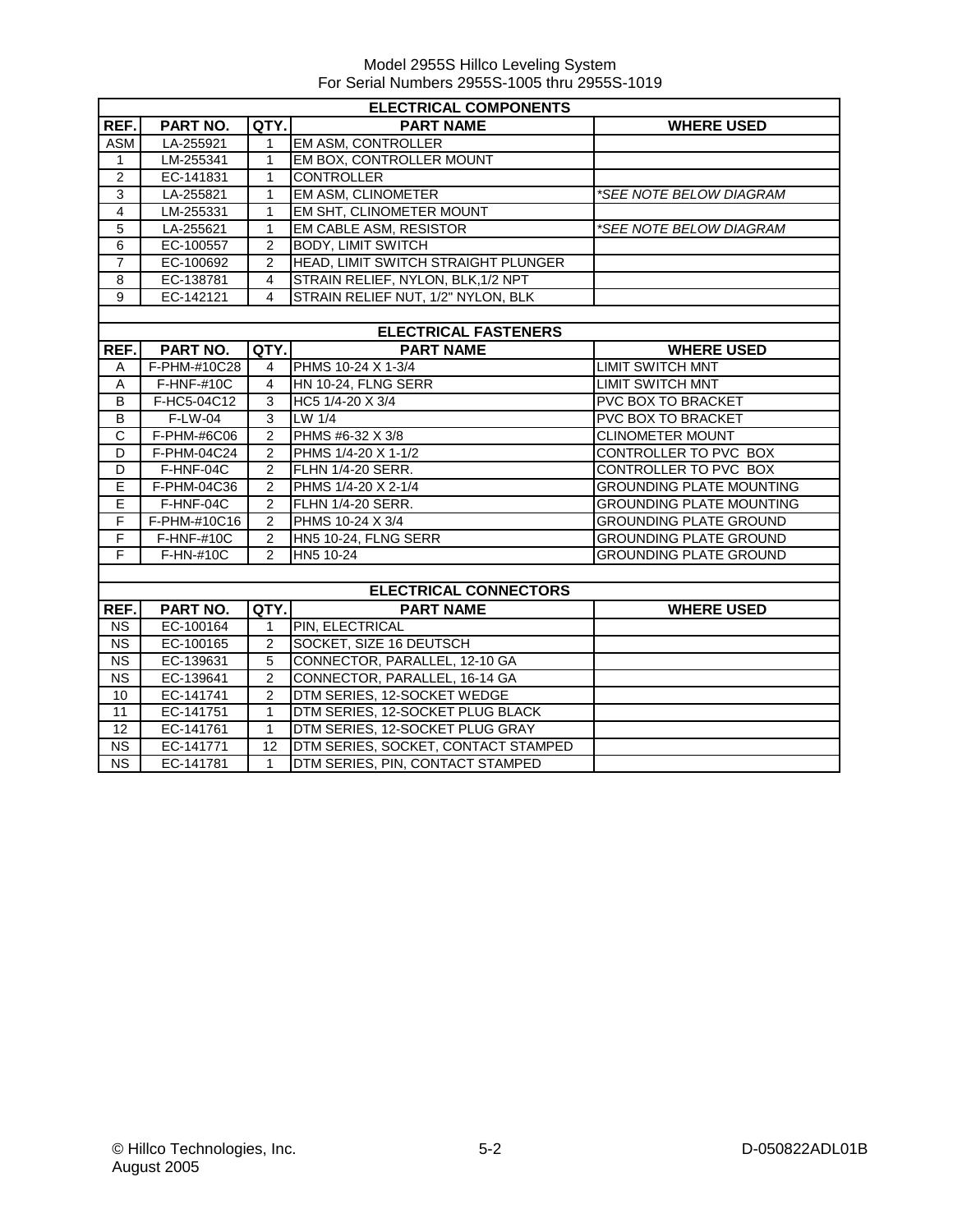<span id="page-19-0"></span>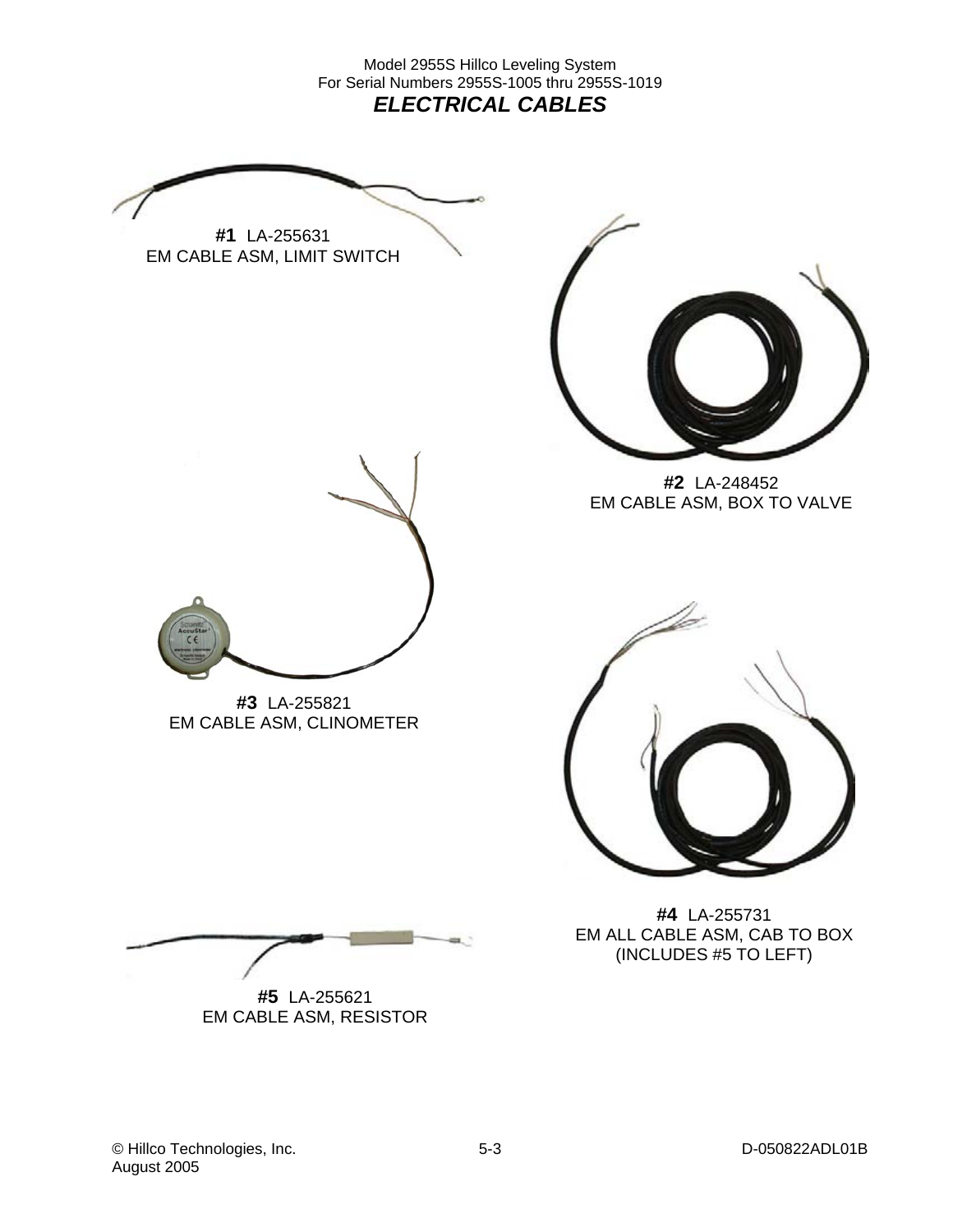|   | <b>ELECTRICALCABLE ASSEMBLIES</b> |   |                                 |                    |  |  |
|---|-----------------------------------|---|---------------------------------|--------------------|--|--|
|   | REF. PART NO. QTY.                |   | <b>PART NAME</b>                | <b>DESCRIPTION</b> |  |  |
|   | LA-255631                         | 2 | EM CABLE ASM, LIMIT SWITCH      |                    |  |  |
| 2 | LA-248452                         |   | EM CABLE ASM, BOX TO VALVE      |                    |  |  |
| 3 | LA-255821                         |   | <b>EM CABLE ASM, CLINOMETER</b> |                    |  |  |
| 4 | LA-255731                         |   | EM ALL CABLE ASM, CAB TO BOX    |                    |  |  |
| 5 | LA-255621                         |   | <b>EM CABLE ASM, RESISTOR</b>   |                    |  |  |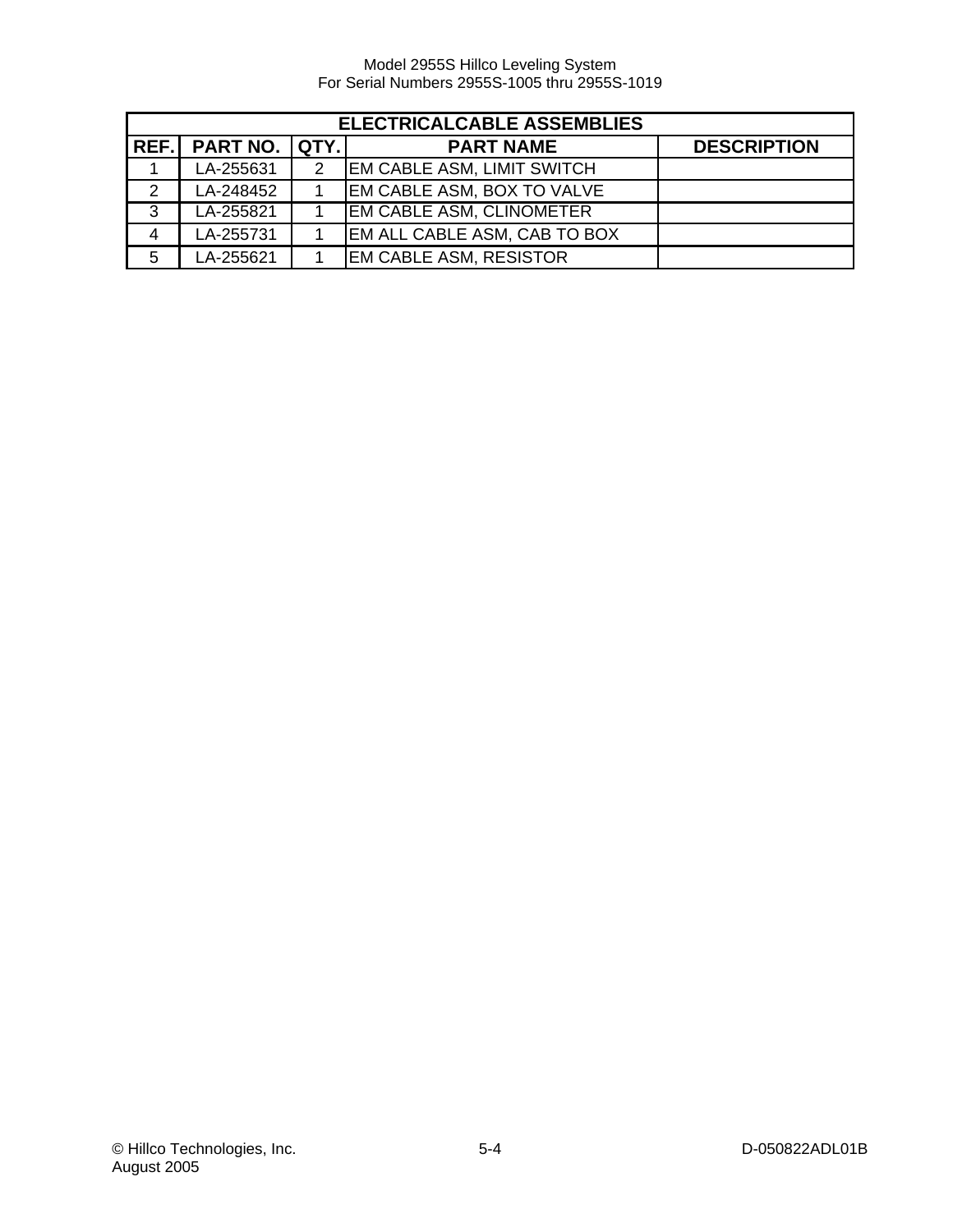<span id="page-21-0"></span>

© Hillco Technologies, Inc. 6-1 D-050822ADL01B August 2005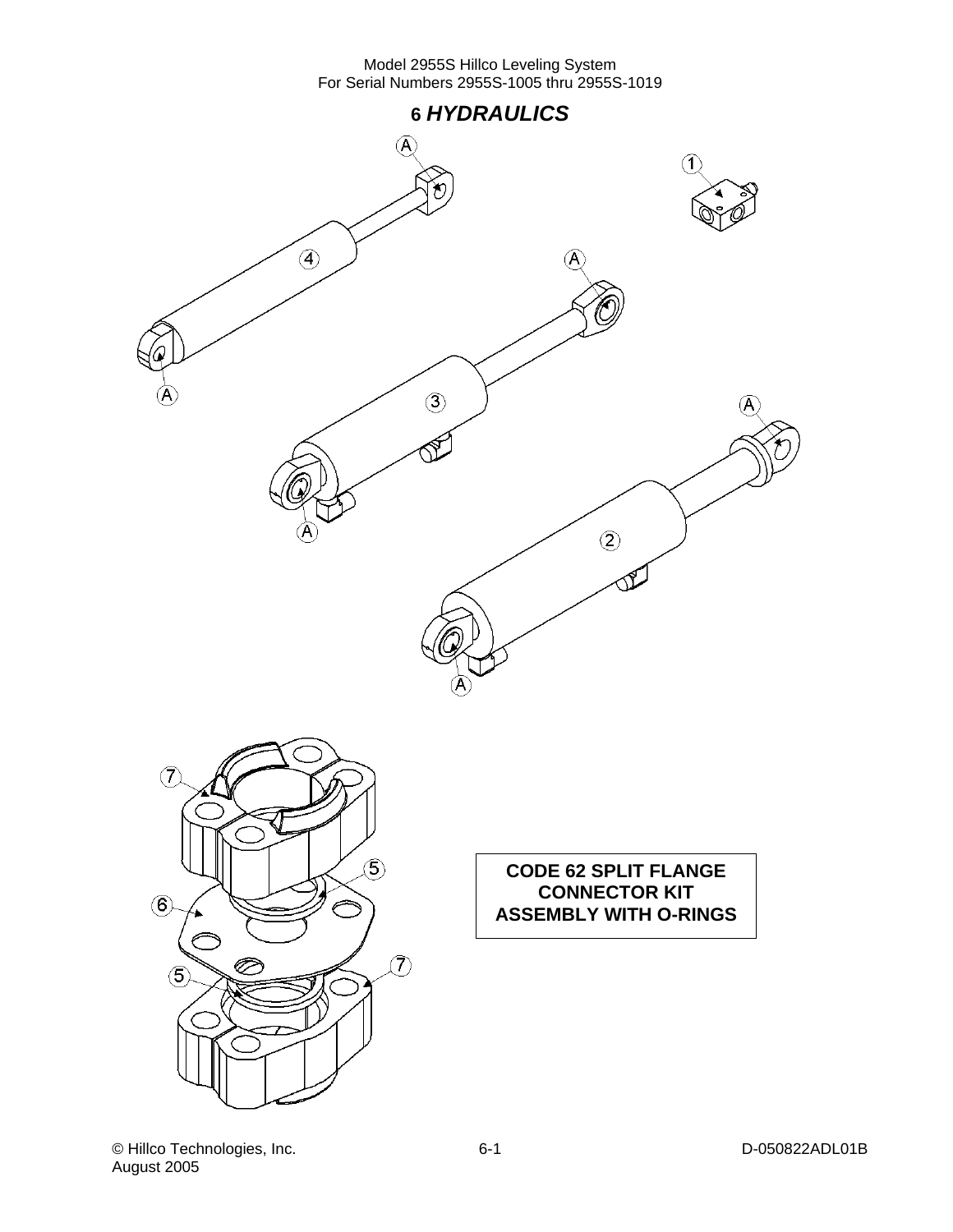|                | <b>COUNTERBALANCE VALVE AND CYLINDERS</b> |                |                                                           |                        |  |
|----------------|-------------------------------------------|----------------|-----------------------------------------------------------|------------------------|--|
| REF.           | <b>PART NO.</b>                           | QTY.           | <b>PART NAME</b>                                          | <b>DESCRIPTION</b>     |  |
| 1              | HC-138901                                 | $\overline{2}$ | VALVE, COUNTER BALANCE                                    |                        |  |
| ٠.             | HC-139161                                 | $\overline{2}$ | CARTRIDGE, COUNTERBALANCE VALVE                           |                        |  |
| $\ddotsc$      | HC-139171                                 | $\overline{2}$ | BODY, COUNTERBALANCE VALVE                                |                        |  |
| <b>NS</b>      | HC-140361                                 | $\overline{2}$ | SEAL KIT, COUNTERBALACE VALVE                             |                        |  |
| $\overline{2}$ | HC-140312                                 | 2              | <b>CYLINDER, MAIN LEVELING</b>                            |                        |  |
| <b>NS</b>      | HC-142451                                 | $\overline{2}$ | SEAL KIT, MAIN LEVELING CYLINDER                          |                        |  |
| 3              | HC-140341                                 | 1              | <b>CYLINDER, MASTER</b>                                   |                        |  |
| <b>NS</b>      | HC-134201                                 | 1              | SEAL KIT, MASTER CYLINDER                                 |                        |  |
| $\overline{4}$ | HC-138581                                 | 1              | <b>CYLINDER, SLAVE</b>                                    |                        |  |
| <b>NS</b>      | HC-141281                                 |                | SEAL KIT, SLVE CYLINDER                                   |                        |  |
|                |                                           |                | <b>OPTION FOR ANY COMBINE USING A SIX ROW CORN HEADER</b> |                        |  |
| <b>NS</b>      | LM-257391                                 |                | STOP, CYLINDER ROD                                        | SLAVE CYLINDER ROD END |  |
|                |                                           |                |                                                           |                        |  |
|                |                                           |                | CODE 62 SPLIT FLANGE CONNECTOR KIT ASSEMBLY               |                        |  |
| <b>ASM</b>     | HC-101843                                 | $\mathfrak{p}$ | CODE 62 SLT FLNG CONNECTOR KIT WITH                       | <b>FWD AND REAR</b>    |  |
|                |                                           |                | O-RINGS                                                   | <b>PROPULSION HOSE</b> |  |
|                | ONE HC-101843 KIT INCLUDES:               |                |                                                           |                        |  |
| 5              | HC-134911                                 | 3              | O-RING, CODE 62 CONNECTOR                                 |                        |  |
| 6              | HC-137891                                 | 1              | PLATE, CODE 62                                            |                        |  |
| $\overline{7}$ | HC-137901                                 | $\overline{2}$ | CODE 62, #16 SPLIT FLANGE KIT (PAIR)                      |                        |  |
| <b>NS</b>      | F-HC8-07C44                               | 4              | HC8 7/16 X 2-3/4 PLT                                      |                        |  |
| <b>NS</b>      | F-HN8-07C                                 | 4              | HN8 7/16-14                                               |                        |  |
|                |                                           |                |                                                           |                        |  |
|                | <b>HYDRAULIC FASTENERS</b>                |                |                                                           |                        |  |
| REF.           | <b>PART NO.</b>                           | QTY.           | <b>PART NAME</b>                                          | <b>WHERE USED</b>      |  |
| A              | F-SSS-04F04                               | 8              | SET SCREW, 1/4-28 X 1/4                                   | <b>ALL CYLINDERS</b>   |  |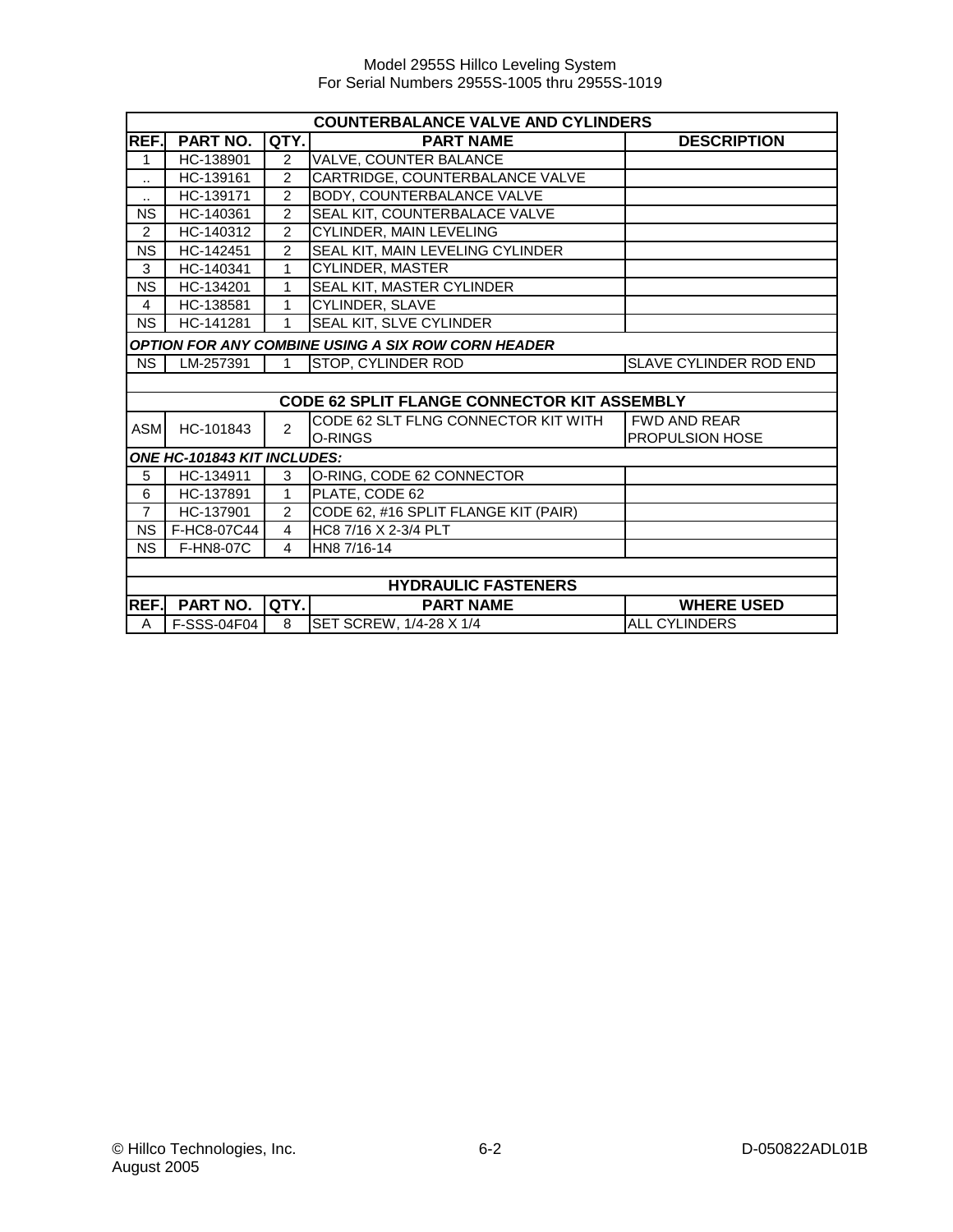#### Model 2955S Hillco Leveling System For Serial Numbers 2955S-1005 thru 2955S-1019 *LEVELING AND HEADER TILT VALVES*

<span id="page-23-0"></span>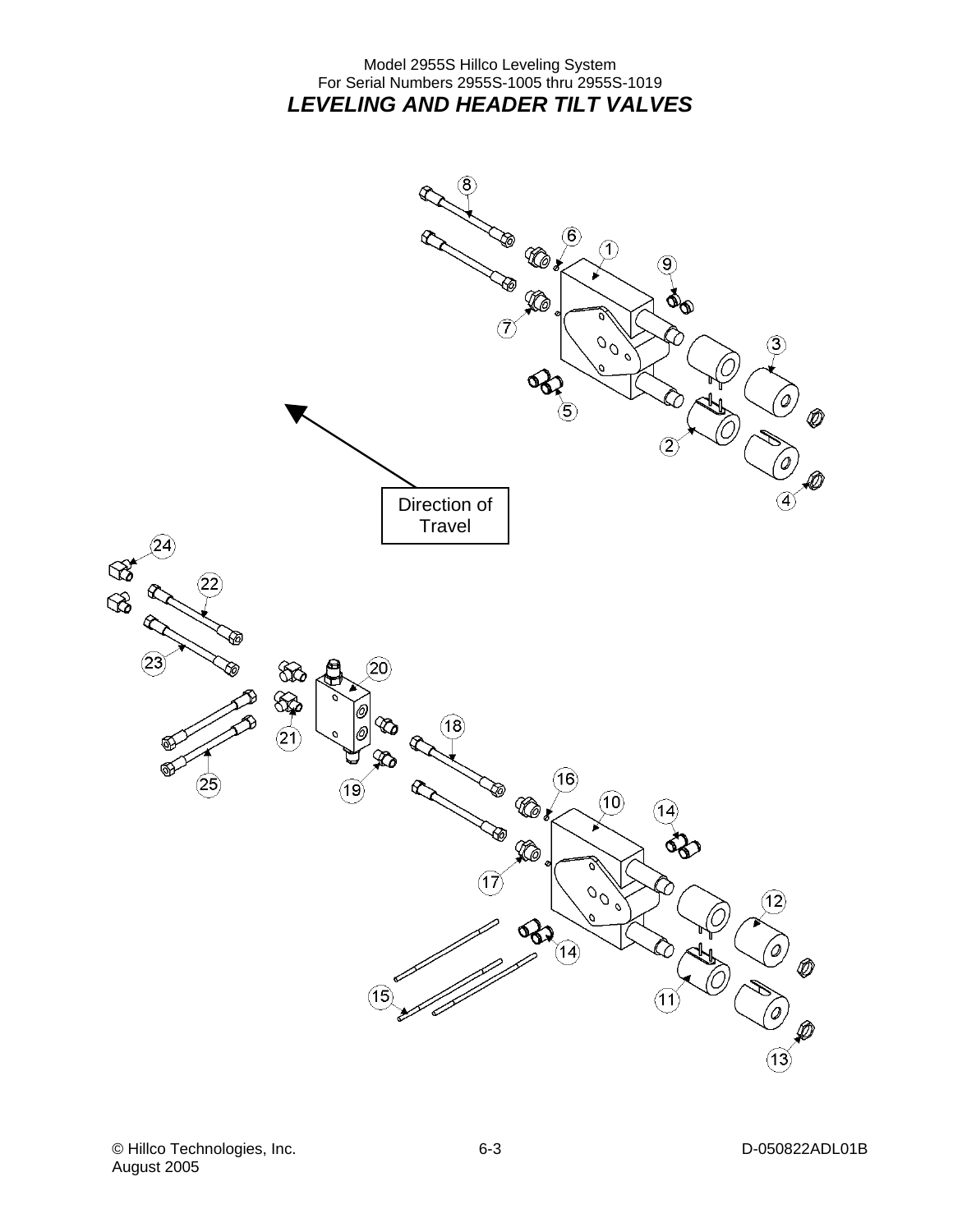|                 | <b>LEVELING VALVE</b> |                |                                                |                                                      |  |  |
|-----------------|-----------------------|----------------|------------------------------------------------|------------------------------------------------------|--|--|
| REF.            | PART NO.              | QTY.           | <b>PART NAME</b>                               | <b>DESCRIPTION</b>                                   |  |  |
| 1               | HC-136511             | 1              | <b>LATERAL TILT VALVE</b>                      |                                                      |  |  |
| $\overline{2}$  | HC-136561             | $\overline{2}$ | <b>COILS</b>                                   |                                                      |  |  |
| $\overline{3}$  | HC-136571             | $\overline{2}$ | <b>COIL COVERS</b>                             |                                                      |  |  |
| 4               | HC-136581             | $\overline{c}$ | COIL COVER NUTS                                |                                                      |  |  |
| 5               | HC-136551             | $\overline{2}$ | <b>SHORT THROUGH TUBES</b>                     |                                                      |  |  |
| 6               | LM-254541             | $\overline{2}$ | HM ORIFICE, TRIM VALVE<br>(DRILLED TO .040)    |                                                      |  |  |
| $\overline{7}$  | HA-S-4MF8MO           | $\overline{2}$ | #4 MORS X #8 MORB ADAPTER                      |                                                      |  |  |
| 8               | LA-139111             | 2              | 1/4" 100R2 83-1/2 IN #4FORS X #4FORS           |                                                      |  |  |
| 9               | HC-141791             | $\overline{2}$ | PLUG, TUBE                                     |                                                      |  |  |
|                 |                       |                |                                                |                                                      |  |  |
|                 |                       |                | <b>HEADER TILT VALVE</b>                       |                                                      |  |  |
| REF.            | PART NO.              | QTY.           | <b>PART NAME</b>                               | <b>DESCRIPTION</b>                                   |  |  |
| 10              | HC-136511             | $\mathbf{1}$   | <b>LATERAL TILT VALVE</b>                      |                                                      |  |  |
| 11              | HC-136561             | $\overline{2}$ | <b>COILS</b>                                   |                                                      |  |  |
| 12              | HC-136571             | $\mathfrak{p}$ | <b>COIL COVERS</b>                             |                                                      |  |  |
| 13              | HC-136581             | $\overline{2}$ | <b>COIL COVER NUTS</b>                         |                                                      |  |  |
| 14              | HC-136551             | 4              | SHORT THROUGH TUBES                            |                                                      |  |  |
| 15              | LP-248471             | 3              | ALL THREAD, B7, 1/4-20 X 15.625, PLT           |                                                      |  |  |
| 16              | LM-254541             | $\overline{2}$ | HM ORIFICE, TRIM VALVE ( DRILLED TO<br>.040)   |                                                      |  |  |
| 17              | HA-S-4MF8MO           | $\overline{2}$ | #4 MORS X #8 MORB ADAPTER                      |                                                      |  |  |
| 18              | LA-139111             | $\mathcal{P}$  | 1/4" 100R2 83-1/2 IN #4FORS X #4FORS           |                                                      |  |  |
| 19              | HA-S-4MF4MO           | 2              | #4MORB X #4MORS STRAIGHT                       |                                                      |  |  |
| 20              | HC-138691             | 1              | MANIFOLD, RELIEF VALVE                         |                                                      |  |  |
| 21              | HA-T-4MF4MO           | $\overline{2}$ | #4 MORB X #4 MORS STR THREAD RUN<br><b>TEE</b> |                                                      |  |  |
| 22              | LA-139531             | $\mathbf{1}$   | 1/4" 100R2 295 IN #4FORS X #6FORS              | SLAVE CYLINDER ROD TO RELIEF<br>VALVE #2             |  |  |
| 23              | LA-139541             | 1              | 1/4" 100R2 309 IN #4FORS X #6FORS              | SLAVE CYLINDER BASE TO RELIEF<br>VALVE <sub>#1</sub> |  |  |
| 24              | HA-L-4MF6MO           | 2              | #4 MORS X #6 MORB 90 DEG                       | <b>SLAVE CYLINDER</b>                                |  |  |
| 25              | LA-139141             | 1              | 1/4" 100R2 114-1/2 IN #4FORS X #4FORS          | RELIEF VALVE #1 TO MASTER BASE                       |  |  |
| $\overline{25}$ | LA-139141             | 1              | 1/4" 100R2 114-1/2 IN #4FORS X #4FORS          | <b>RELIEF VALVE #2 TO MASTER ROD</b>                 |  |  |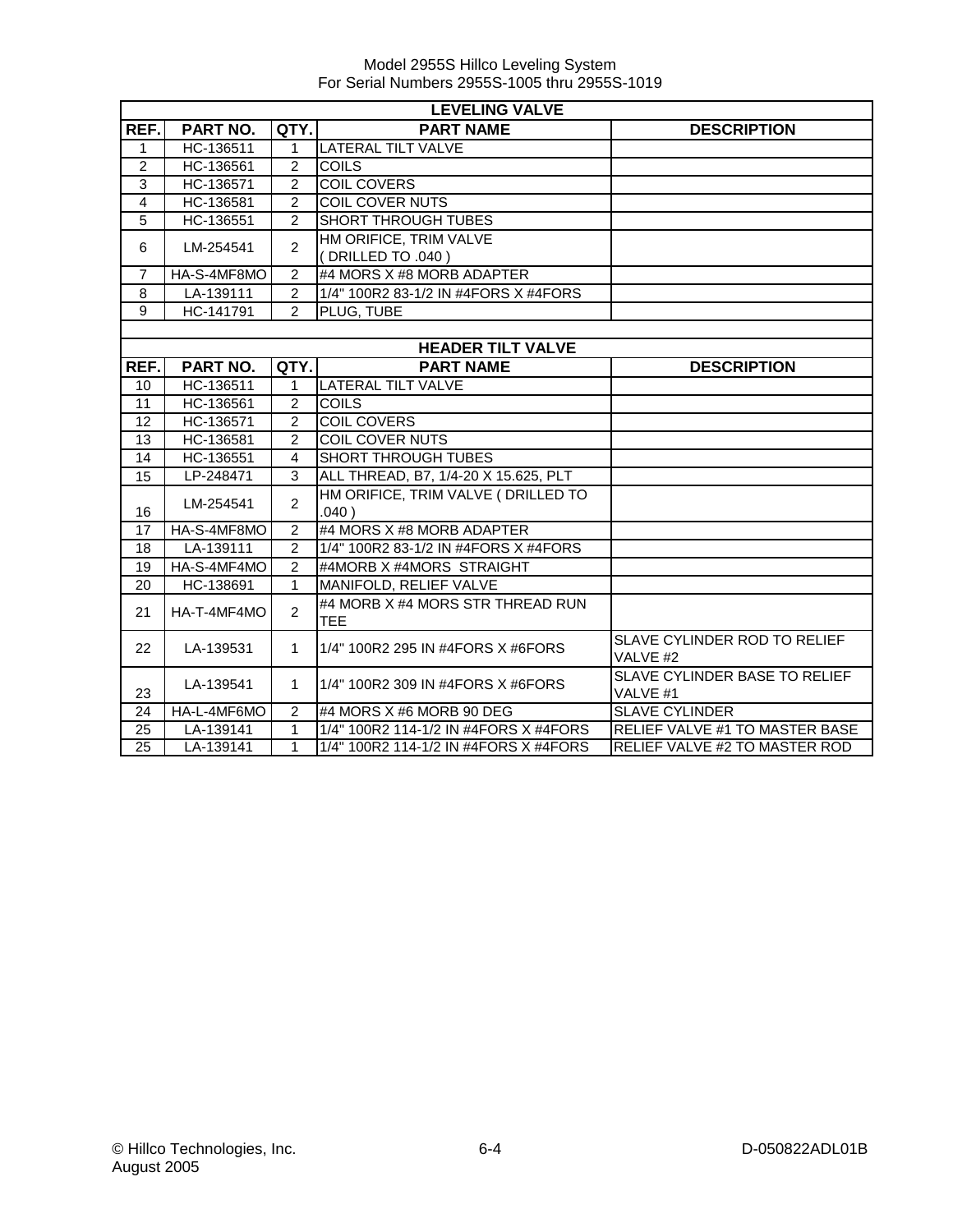#### Model 2955S Hillco Leveling System For Serial Numbers 2955S-1005 thru 2955S-1019 *HYDRAULIC HOSES*

<span id="page-25-0"></span>

|           | <b>LEVELING</b>        |                |                                         |                                |  |  |  |
|-----------|------------------------|----------------|-----------------------------------------|--------------------------------|--|--|--|
| REF.      | <b>PART NO.</b>        | QTY.           | <b>PART NAME</b>                        | <b>WHERE USED</b>              |  |  |  |
| NS.       | LA-141081              | $\overline{2}$ | 3/8" 100R2 31 IN #6FORS X #6FORS        | LEFT OR RIGHT POCV#2 TO        |  |  |  |
|           |                        |                |                                         | <b>RIGHT/LEFT ROD FRONT</b>    |  |  |  |
| <b>NS</b> | LA-252151              | $\mathcal{P}$  | 1/4" 100R2 17-1/2 IN #6 FORS X #6 FORS  | LEFT OR RIGHT POCV#3 TO        |  |  |  |
|           |                        |                |                                         | RIGHT/LEFT ROD REAR            |  |  |  |
|           |                        |                | <b>TRIM</b>                             |                                |  |  |  |
| NS.       | LA-141101              |                | 1/4" 100R2 120-1/2 IN #4FORS X #4FORS   | RELIEF VALVE #2 TO MASTER ROD  |  |  |  |
| NS.       | LA-141101              |                | 1/4" 100R2 120-1/2 IN #4FORS X #4FORS   | RELIEF VALVE #1 TO MASTER BASE |  |  |  |
|           |                        |                | <b>HYDROSTAT</b>                        |                                |  |  |  |
| <b>NS</b> | LA-141501              | 1              | 1 100R15 76-1/2 IN CODE 62 SLT FLNG     | <b>HYDROSTAT FRONT</b>         |  |  |  |
|           |                        |                | 180DEG X CODE 62 SPLT FLNG STR          |                                |  |  |  |
| <b>NS</b> | LA-141511              | 1              | 1 100R15 80-1/2 IN CODE 62 SLT FLNG     | <b>HYDROSTAT REAR</b>          |  |  |  |
|           |                        |                | 180DEG X CODE 62 SPLT FLNG STR          |                                |  |  |  |
| <b>NS</b> | LA-140401              | 1              | 3/4 100R1 HOSE 38-1/2 IN #12 MORS X #12 | <b>HYDRO MOTOR CASE DRAIN</b>  |  |  |  |
|           |                        |                | FORS 45 DEG                             |                                |  |  |  |
| <b>NS</b> | HC-101843              | $\overline{2}$ | CODE 62 SLT FLNG CONNECTOR KIT          |                                |  |  |  |
|           |                        |                | WITH O-RINGS                            |                                |  |  |  |
|           |                        |                | <b>GREASE</b>                           |                                |  |  |  |
| <b>NS</b> | LA-141131              | 1              | 3/16 R1 GREASE HOSE 53 IN               | RH MAIN BASE EO BH#2           |  |  |  |
|           |                        |                | 1/8 MPT X 1/8 MPT                       |                                |  |  |  |
|           | <b>NS</b><br>LA-141141 | 1              | 3/16 R1 GREASE HOSE 50-1/2 IN           | MAIN PVT TO BH #1              |  |  |  |
|           |                        |                | 1/8 MPT X 1/8 MPT                       |                                |  |  |  |
| <b>NS</b> | LA-141151              |                | 3/16 R1 GREASE HOSE 72 IN               | LH MAIN BASE TO BH #3          |  |  |  |
|           |                        | 1              | 1/8 MPT X 1/8 MPT                       |                                |  |  |  |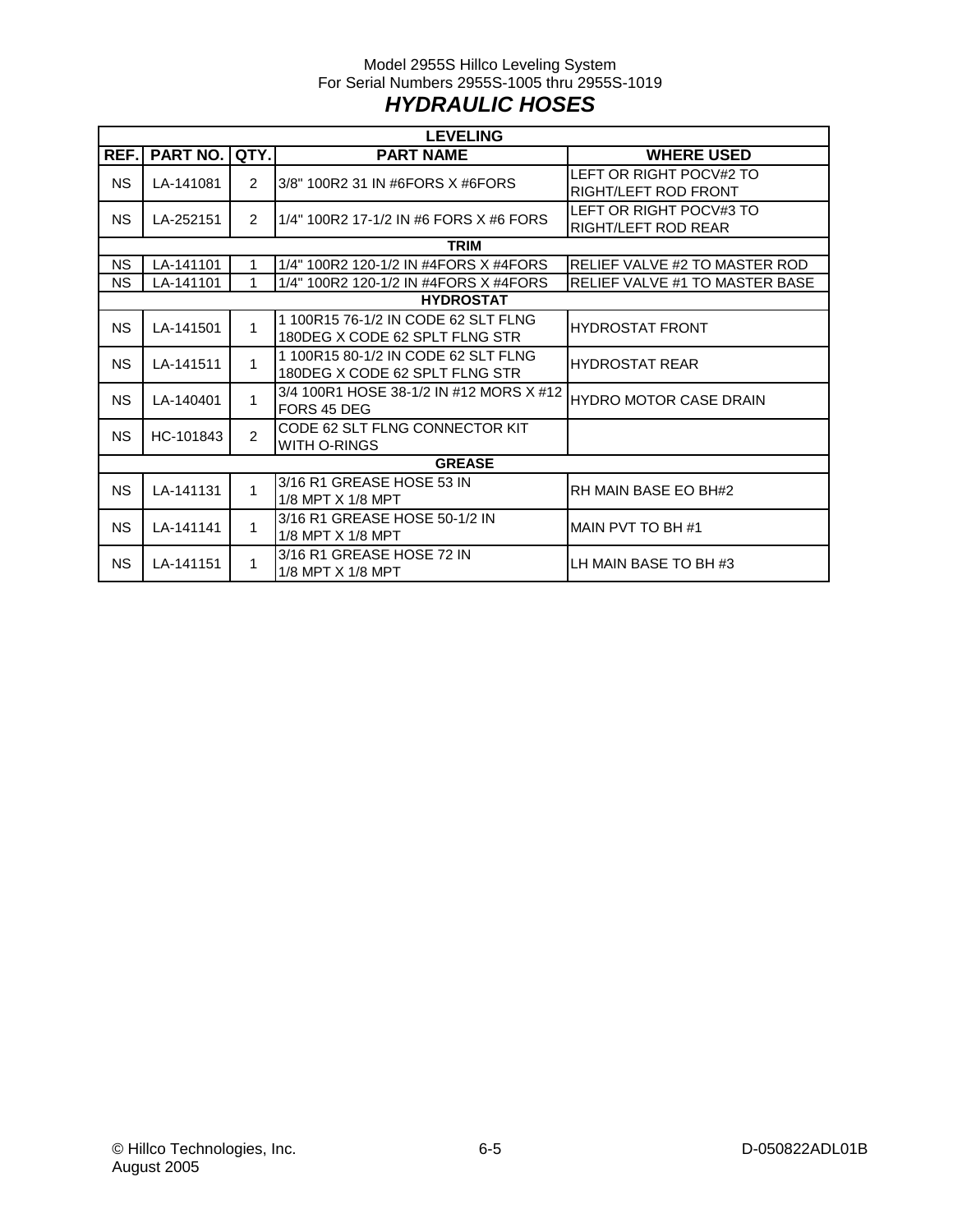#### Model 2955S Hillco Leveling System For Serial Numbers 2955S-1005 thru 2955S-1019 *HYDRAULIC ADAPTERS*

<span id="page-26-0"></span>

| <b>MAIN CYLINDERS</b>  |                               |                               |                                                   |                                                   |  |  |  |  |
|------------------------|-------------------------------|-------------------------------|---------------------------------------------------|---------------------------------------------------|--|--|--|--|
| REF.                   | PART NO.                      | QTY.                          | <b>PART NAME</b>                                  | <b>WHERE USED</b>                                 |  |  |  |  |
| NS.                    | HA-L-6MF6MO                   | 4                             | #6 MORS X #6 MORB 90 DEG                          | POCV #2,#3 LEFT & RIGHT                           |  |  |  |  |
| NS.                    | HA-K-6MF6MO                   | $\mathcal{P}$                 | #6 MORB X #6 MORS BRANCH TEE                      | LEFT AND RIGHT LEV CYL ROD                        |  |  |  |  |
| NS.                    | HA-L-6MO6MO                   | $\mathcal{P}$                 | # 6 MORB X #6 MORB 90 DEG                         | POCV #1 LEFT AND RIGHT LEV<br><b>CYL BASE</b>     |  |  |  |  |
| <b>NS</b>              | HA-M-6FF6MF                   | $\mathcal{P}$                 | #6 FORS X #6 MORS SWIVEL NUT<br><b>RUN TEE</b>    | LEFT MAIN LEV CYL ROD/ LEFT<br>POCV <sub>#2</sub> |  |  |  |  |
| <b>NS</b>              | HA-L-6FF6MF                   | 3                             | I#6 FORS X #6 MORS 90 DEG                         | LEFT AND RIGHT LEV CYL ROD                        |  |  |  |  |
| NS.                    | HA-L-6FF6MF                   | #6 MORS X #6 FORS 90 DEG<br>1 |                                                   | <b>RIGHT LOWER POCV #2</b>                        |  |  |  |  |
|                        |                               |                               | <b>MASTER CYLINDER</b>                            |                                                   |  |  |  |  |
| <b>NS</b>              | $\mathfrak{p}$<br>HA-L-4MF6MO |                               | #4 MORS X #6 MORB 90 DEG                          | MASTER CYLINDER ROD AND<br><b>BASE</b>            |  |  |  |  |
|                        |                               |                               | <b>GREASE FITTINGS</b>                            |                                                   |  |  |  |  |
| <b>NS</b>              | 3<br>HA-S-2FP2MN              |                               | 1/8" NPSM X 1/8" FPT BULKHEAD<br><b>CONNECTOR</b> | <b>GREASE BULKHEAD MOUNT</b>                      |  |  |  |  |
| <b>NS</b>              | HA-NJ-2FN                     | 3                             | 1/8" NPSM BULKHEAD LOCKNUT                        | <b>BULKHEAD CONNECTOR</b>                         |  |  |  |  |
| <b>NS</b>              | HC-138011                     | 3                             | 1/4-28 STRAIGHT ZERK                              | ALL GREASE LINES                                  |  |  |  |  |
| <b>NS</b>              | HA-L-2FP2MP                   | 1                             | 1/8 NPT 90 STREET EL                              | <b>MAIN PIVOT PIN</b>                             |  |  |  |  |
| <b>NS</b><br>HC-135771 |                               | $\mathcal{P}$                 | 1/4-28 MALE X 1/8 FPT 90 DEG                      | MASTER AND MAIN LEV CYL<br><b>BASE</b>            |  |  |  |  |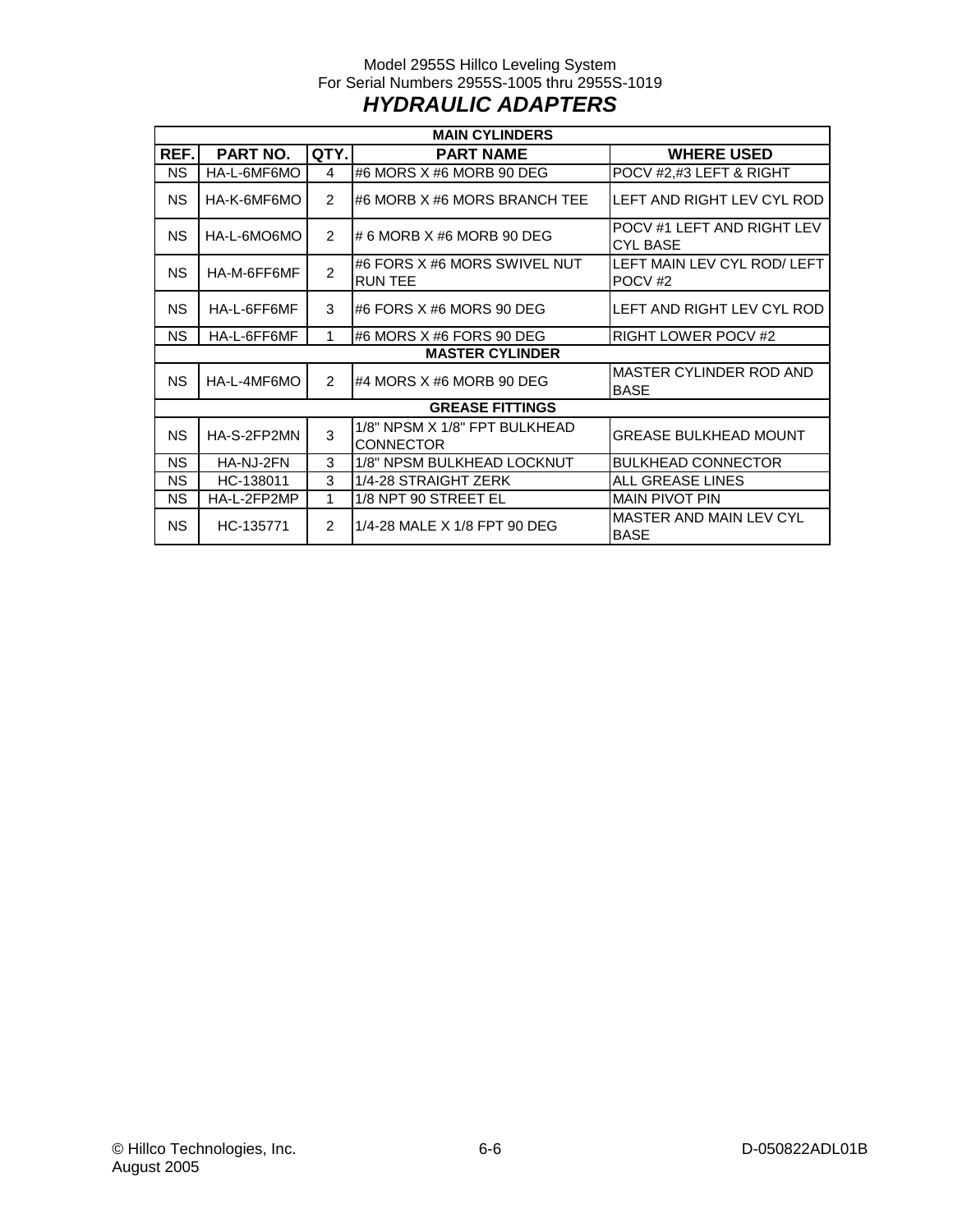## **7** *MISCELLANEOUS*

<span id="page-27-0"></span>

| <b>DECALS AND LITERATURE</b>                                             |                  |                |                                                     |                                                  |  |  |  |  |
|--------------------------------------------------------------------------|------------------|----------------|-----------------------------------------------------|--------------------------------------------------|--|--|--|--|
| REF.                                                                     | PART NO.<br>QTY. |                | <b>PART NAME</b>                                    | <b>DESCRIPTION</b>                               |  |  |  |  |
| $\overline{\text{NS}}$                                                   | LL20-100782      | 1              | <b>CAUTION LEVELING SYSTEM CAB</b>                  | <b>WINDOW IN CAB</b>                             |  |  |  |  |
| N <sub>S</sub>                                                           | LL20-100783      | $\overline{4}$ | DANGER, CRUSHING HAZARD                             | 4-RT & LT UC (FRONT AND BACK)                    |  |  |  |  |
| NS                                                                       | LL20-100784      | $\overline{2}$ | <b>DANGER, PINCH POINT</b>                          | RH & LH UPPER TRANS FACE PLT                     |  |  |  |  |
| <b>NS</b>                                                                | LL20-100786      | $\mathbf{1}$   | <b>WARNING ELECTRONIC CRUSHING</b><br><b>HAZARD</b> | FRONT OF CONTROL BOX                             |  |  |  |  |
| <b>NS</b>                                                                | LL20-100786      | 1              | <b>WARNING ELECTRONIC CRUSHING</b><br>HAZARD        | UNDERCARRIAGE FRONT                              |  |  |  |  |
| $\overline{\text{NS}}$                                                   | LL20-100788      | $\overline{2}$ | DANGER HYDRAULIC HAZARD                             | 1- EA MAIN CYLINDER                              |  |  |  |  |
| $\overline{\text{NS}}$                                                   | LL-133741        | 1              | LABEL, GREASE 50 HRS                                | <b>MASTER CYLINDER ROD</b>                       |  |  |  |  |
| N <sub>S</sub>                                                           | LL-133741        | 1              | LABEL, GREASE 50 HRS                                | <b>OC BULKHEAD</b>                               |  |  |  |  |
| N <sub>S</sub>                                                           | LL-133741        | $\overline{2}$ | LABEL, GREASE 50 HRS                                | MAIN LEV CYL BOTTOM (RH & LH)                    |  |  |  |  |
| N <sub>S</sub>                                                           | LL-133741        | $\mathbf{1}$   | <b>LABEL, GREASE 50 HRS</b>                         | <b>MASTER CYLINDER ROD</b>                       |  |  |  |  |
| $\overline{\text{NS}}$                                                   | LL-133741        | $\overline{2}$ | LABEL, GREASE 50 HRS                                | REAR AXLE, LEFT AND RIGHT                        |  |  |  |  |
| $\overline{\text{NS}}$                                                   | LL-141301        | $\overline{2}$ | <b>DECAL, HILLCO SIDEHILL</b>                       | <b>GULL WING DOORS</b>                           |  |  |  |  |
| <b>NS</b>                                                                | LL-142311        | $\overline{2}$ | DECAL, HEADER ANGLE/FEEDER<br><b>ARM STOP</b>       | <b>TRANSITION SIDE PLATES</b>                    |  |  |  |  |
| N <sub>S</sub>                                                           | LA-255971        | 1              | <b>TAG, SERIAL NUMBER</b>                           | REAR OF UNDERCARRIEAGE                           |  |  |  |  |
| N <sub>S</sub>                                                           | D-050823ADL01    | 1              | <b>PARTS MANUAL</b>                                 |                                                  |  |  |  |  |
| <b>NS</b>                                                                | D-040820CLA01C   | 1              | <b>OPERATION MANUAL</b>                             |                                                  |  |  |  |  |
| <b>NS</b>                                                                | D-252420LJH01A   | 1              | <b>INSTALLATION MANUAL</b>                          |                                                  |  |  |  |  |
|                                                                          |                  |                |                                                     |                                                  |  |  |  |  |
|                                                                          |                  |                | <b>HOSE CLAMPS AND FASTENERS</b>                    |                                                  |  |  |  |  |
| REF.<br><b>PART NO.</b><br>QTY.<br><b>WHERE USED</b><br><b>PART NAME</b> |                  |                |                                                     |                                                  |  |  |  |  |
| <b>NS</b>                                                                | F-HCF-08M090F    | $\overline{2}$ | FLHC-8.8 M8 X 1.25 X 90 PLT                         | BEHRINGER CLAMP FOR HYDRO<br><b>HOSES</b>        |  |  |  |  |
| <b>NS</b>                                                                | F-HNF-08MF       | $\overline{2}$ | FLHN-8.8 M8 X 1.25 PLT                              | BEHRINGER CLAMP FOR HYDRO<br><b>HOSES</b>        |  |  |  |  |
| <b>NS</b>                                                                | MC-137521        | $\overline{2}$ | TANDEM CLAMPING HALVES<br><b>BEHRINGER (PAIR)</b>   | <b>HYDROSTAT HOSES</b>                           |  |  |  |  |
| <b>NS</b>                                                                | MC-137531        | $\overline{2}$ | COVER PLATE W/ 5/16 HOLE<br>(BEHRINGER)             | <b>HYDROSTAT HOSES</b>                           |  |  |  |  |
| <b>NS</b>                                                                | F-HCF-10M035E    | $\overline{2}$ | FLHC-10.9 M10 X 1.50 X 35 PLT                       | <b>CLAMP, GREASE LINES/ TRIM</b><br><b>HOSES</b> |  |  |  |  |
| <b>NS</b>                                                                | F-HNS-10ME       | $\overline{2}$ | HN-10.9 M10 X 1.5 STOVER PLT                        | <b>CLAMP, GREASE LINES/ TRIM</b><br><b>HOSES</b> |  |  |  |  |
| <b>NS</b>                                                                | MC-135631        | $\overline{2}$ | CLAMP, HOSE 1-1/2 R/C W 3/8 HOLE                    | CLAMP, GREASE LINES/ TRIM<br><b>HOSES</b>        |  |  |  |  |